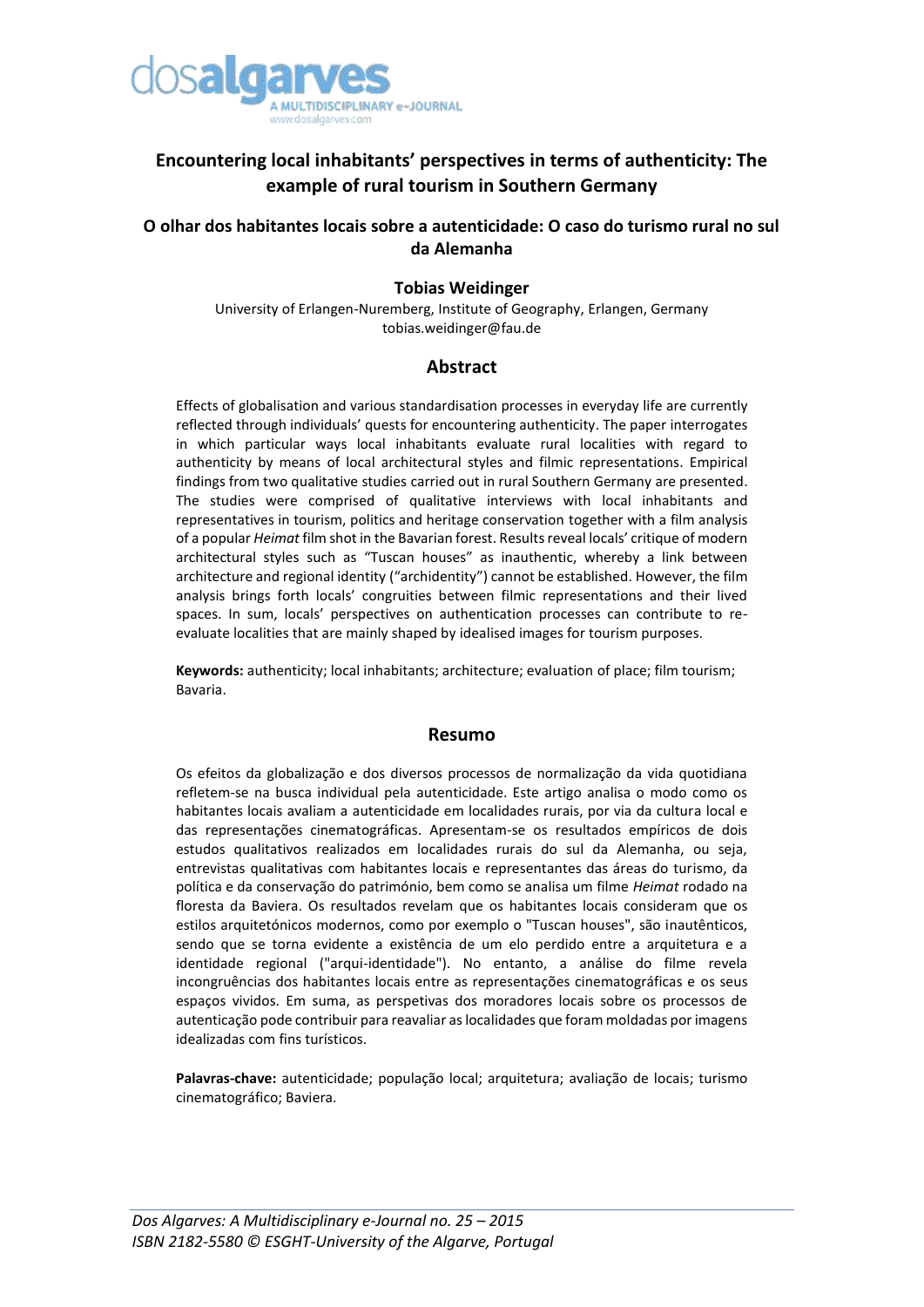## **1. Introduction: Globalisation, tourism trends and their implications for rural localities**

Rural localities in the northern hemisphere currently face major transformations caused by the effects of changing mobility patterns (Sheller and Urry, 2006), globalisation processes and an ageing and declining population, i.e. an exodus of, especially, younger people (Woods, 2011: 179ff.). Simultaneously, rural areas are often associated with natural and cultural amenities, which are commercialised for rural tourism and therefore provide an enormous potential for strengthening regional identity and fostering regional development. The Bavarian forest, a low mountain range area in the south-eastern part of Germany represents an outstanding example of such transformation processes. Commonly, high mountain regions or low mountain range areas are considered as tourist destinations with comparable natural amenities. Nonmaterial and material cultural amenities such as language, traditions, habitus, way of living or the visual appearance of a village, however, can create distinct features for the attractiveness of destinations for tourists(Carrasco Gallegos 2014; Croes, Lee and Olson, 2013; Pechlaner and Schön, 2010).

Recent trends in tourism, such as Disneyfication and standardisation, commonly addressed as effects of globalisation, and the rapid pace of change could endanger the distinctiveness of rural tourist destinations; global and urban influences change established traditions and techniques and finally challenge clear and identifiable characteristics of a certain region (cf. glocality, Robertson, 1994).

Against a backdrop of the complexity of the urban as well as standardisation and artificialisation of tourist products, the tourist seeks what he or she does not have access to at home or does not find anymore; the "True", the "Authentic". Travel thus becomes not only a modern pilgrimage in search of the authentic (MacCannell, 1999 [1976]: 3), of unique and meaningful places and experiences, e.g. the "real life of others" (idem: 91), but is also driven by the quest to find one's "true self" (MacNaghten and Urry, 1998) and "self-identity" (Giddens, 1991). But how to find these authentic places and experiences? According to Fillitz and Saris (2013: 9) this search is often articulated in an anti-modern process, a rejection of ongoing modernity, and the appropriation of some old traditions or, as Short (1991) puts it, a "refuge from modernity" (idem: 34).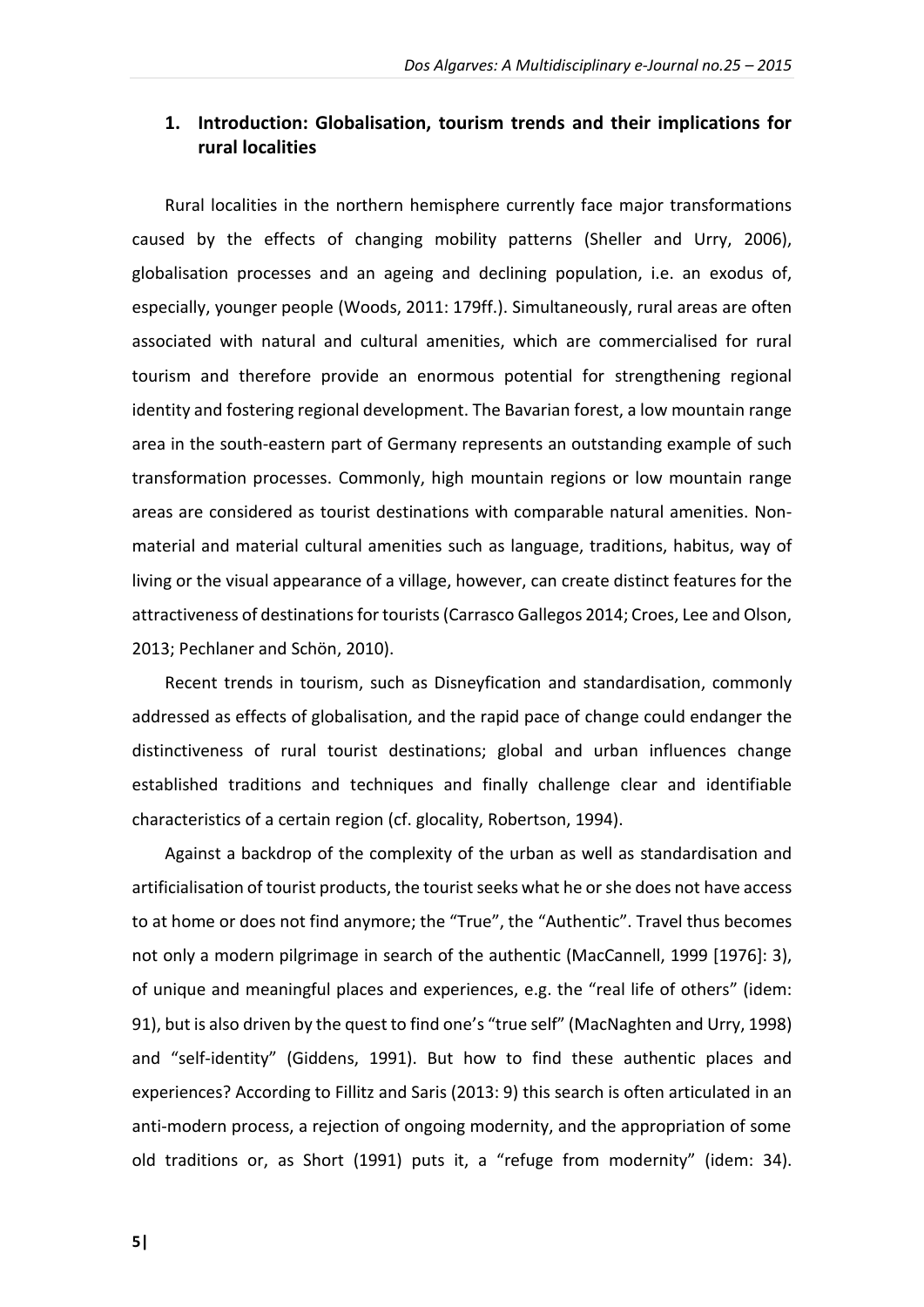Therefore, particular historical periods, cultures and purer, simpler lifestyles seem to provide an appropriate setting for a romantic or nostalgic form of the tourist gaze (MacCannell, 1999 [1976]: 3; Urry, 1990: 45; Woods, 2011: 1), which is often believed to be found within the rural context (Bell, 2006; Figueiredo, 2009, cited in Kastenholz et al., 2013; Prista, 2013; Silva, 2013).

As a result of transformation in rural localities through external and global influences, and processes of standardisation, rural localities often cannot provide identifiable local non-material and material culture, e.g. architecture, which are absolutely necessary for a successful supply of unique tourism products. Stakeholders involved in tourism affairs could ask themselves: How can we overcome these contestations and subsequently rejuvenate rural tourism destinations? What would be unique and authentic tourist products that distinguish one destination from another? For regional policy makers it could be interesting to ask if tourism is bringing forth an opportunity to strengthen regional identity and thus counteract rural decline?

This paper draws attention to local inhabitants' perspectives of authenticity. Considering this, it seems appropriate to include perspectives from all sectors of rural society – those traditionally involved with tourism and those not directly involved in tourism, such as local inhabitants, who have been under-represented in tourist studies to date. Acknowledging the latter could especially enrich conceptions of authenticity (Brida, Disegna and Osti, 2012; Croes, Lee and Olson, 2013: 17; Richards, 2007).

I want to ask, in which particular ways do local inhabitants evaluate rural localities with regard to authenticity? This includes both representations of, and practices within lived spaces of locals alongside tourist spaces. According to Hughes (1998: 19f.), the representation of spaces and places as tourist attractions engage with "the affective attachments of residents to their own localities". Therefore, I follow Frisvoll's argument that "authentication" is a "social process involving a complex range of elements […] which are linked to discourses outside the consumed tourism product" (2013: 273) e.g. other aspects of the countryside (idem: 275). After this brief introduction, the paper depicts theoretical presuppositions about authenticity and tourism. The two case studies in the Bavarian forest are then presented: the first concerns notions of authenticity in terms of material culture, i.e. architecture and contestations concerning new styles of architecture, while the second study analyses locals' notions of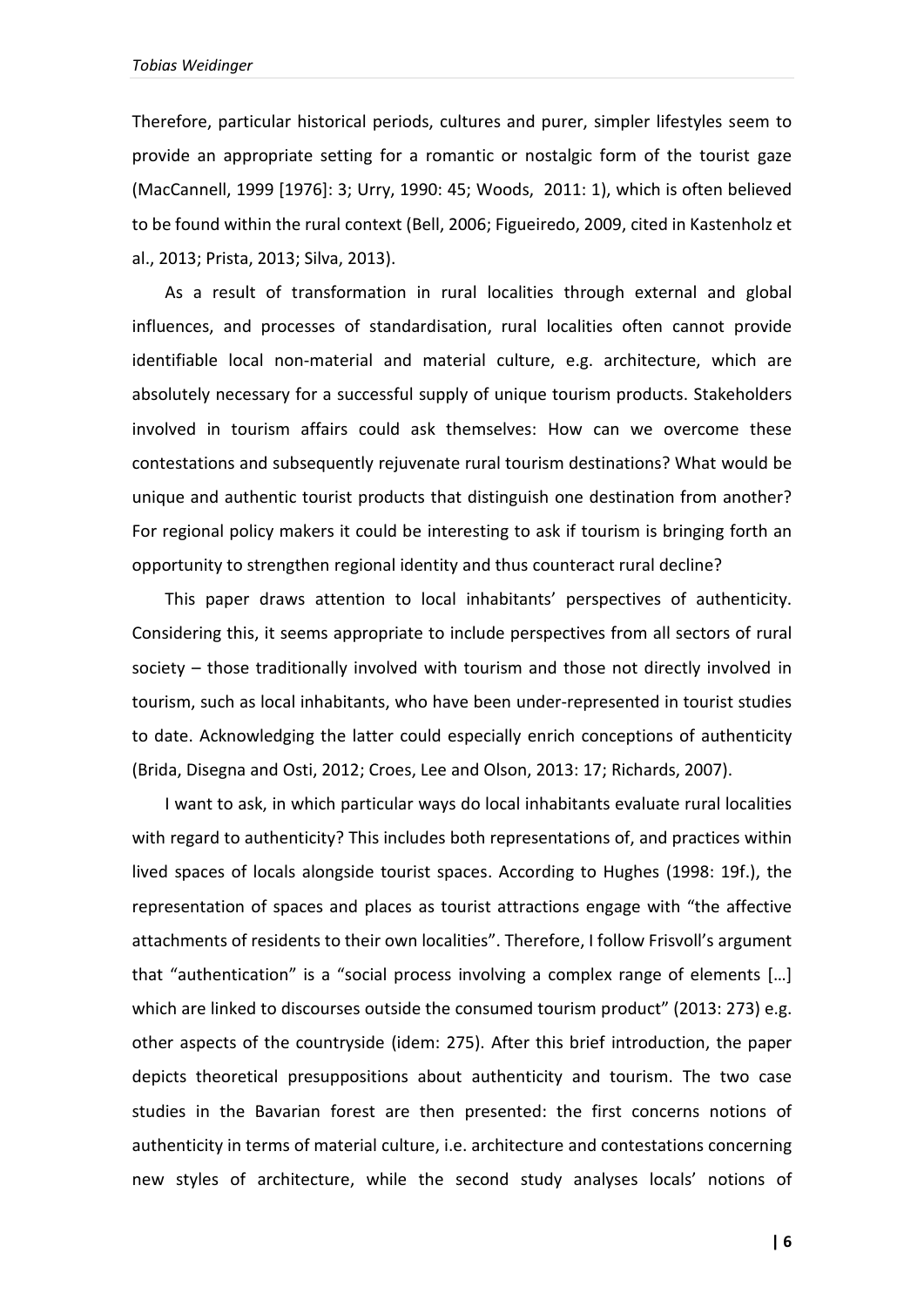authenticity within a film in a regional setting. With the example of *Eine ganz heiße Nummer/Hot Line* (Deyle et al., 2011), screened at the site of study, filmic representations are debated further. The discussion of empirical data mainly follows the research questions outlined above.

#### **2. Conceptual notions and literature review**

#### **2.1. Authenticity in tourism debates**

Concepts of authenticity are largely discussed in various disciplines of the social sciences because the "need for authenticity is an unavoidable by-product of civilisation and came into force in the late nineteenth century with the onset of materialist culture and consumerism" (Straub, 2012: 11). Considered as practices of consumption, even tourism stakeholders recognise the value of authenticity and thus commodify works of art, rituals, cuisine and housing that are described as authentic in terms of the criterion of whether they are made or enacted by "local people according to custom or tradition" (Sharpley, 1994: 130, cited in Wang, 1999: 350f.). Often used synonymously with originality, truth and identity, one has to acknowledge dynamics and different understandings of authenticity, and finally ongoing negotiations. Fillitz and Saris (2013), for instance, argue that research should focus on temporalities, tensions and travails of authenticity, rather than beginnings or conclusions (idem: 3). In tourist contexts, however, multiple discourses and processes of the "authentic" exist. The same is true for various types of tourists, some of whom are aware that there is no authentic tourist experience (Urry, 2003a: 11; Urry, 2003b: 121, cited in Daugstad and Kirchengast, 2013: 173). 1

Regardless of the enduring and complex conceptual debate on authenticity in tourism (cf. Wang, 1999; Reisinger and Steiner, 2006), an emerging conceptual consensus towards the socio-constructive subjective understandings of authenticity can be observed (cf. Cohen, 1995; Peterson, 1997). Processes of construction of authenticity remain analytically disregarded (Cohen and Cohen, 2012: 1296, cited in Frisvoll, 2013:

1

<sup>&</sup>lt;sup>1</sup> Wang (1999) argues that authenticity is still relevant to some kinds of tourism such as ethnic, history or culture tourism, which involve the representation of the Other or of the past (idem: 350).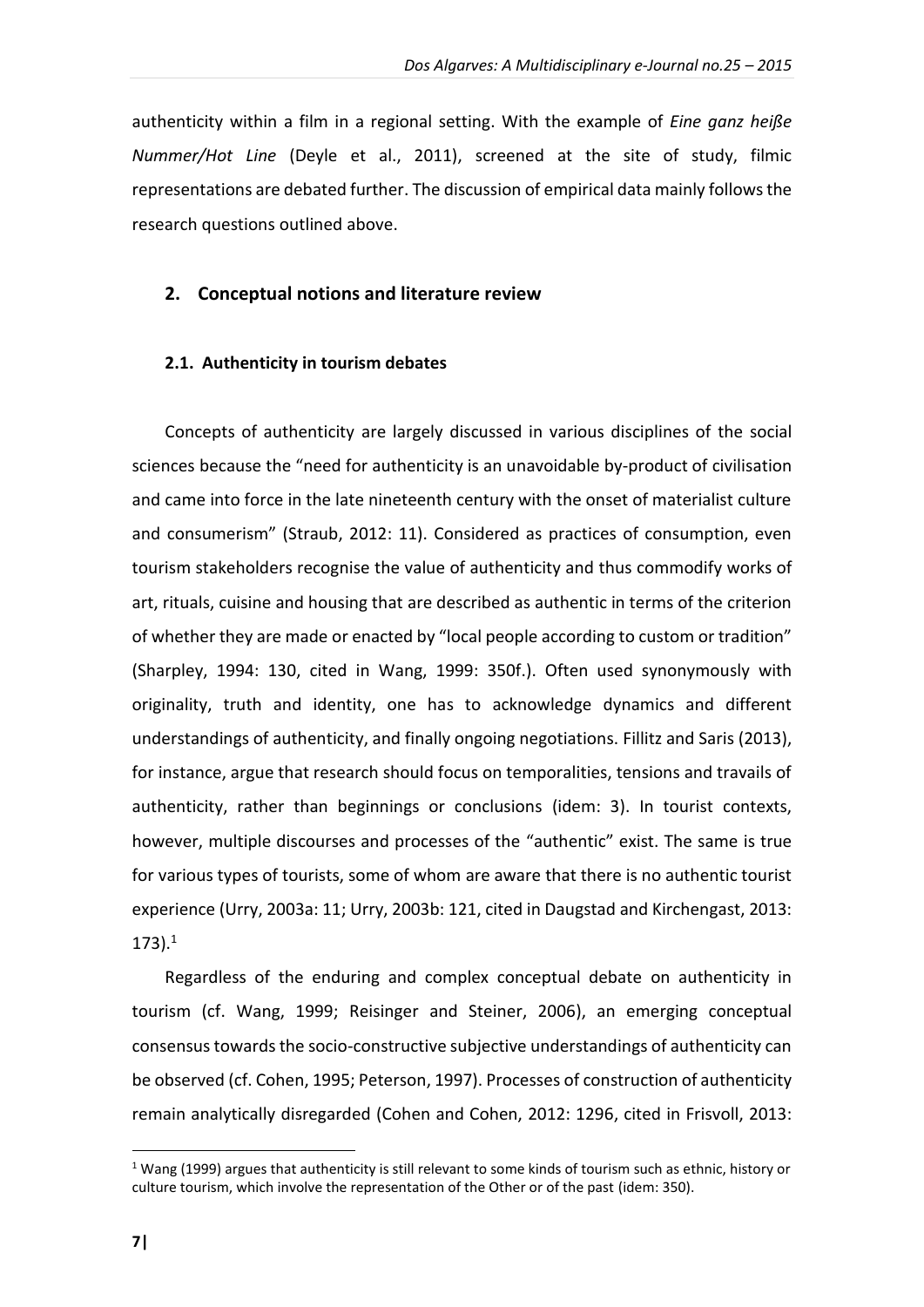274; cf. Vannini and Williams, 2009). DeLyser (1999) showed that authenticity is neither a final result nor a premise of travel, but instead a "pragmatic vehicle" through which visitors and tourism workers engage in conversation, interaction, and acquaintanceship with one another and the tourist site. This paper suggests a further dimension that needs to be considered within authentication processes, that is the realm of local inhabitants.

#### **2.2. Rural material culture between preservation and progress**

Central to this contribution are various aspects of material culture, e.g. local architecture and reciprocal effects on authenticity ascribed by local inhabitants and tourists. This section develops core thoughts on the aforementioned aspects from the literature.

In a case study on tourism in the Mediterranean, Williams and Papamichael (1995) showed that Greek tourist destinations are only marketable if they correspond with the image perceived by foreign tourists. These representations encompass white houses with no shutters or television antennae, small craftsmen establishments, alleys for pedestrians only, etc. In this context, Römhild (2009) introduces the term "reflexive Mediterranisation", which means the commodification of Mediterranean backwardness into an anti-modern aesthetic to fulfil tourists' desires (idem: 272). Accordingly, these images can be identified in building legislation. Consequently, and despite the request of locals to be able to create their everyday-life and their homes in their own, and modern, way, Greek places turn into vivid cultural monuments with regard to architecture (Wöhler, 2011: 119). Supported by an "authorized hegemonic discourse" (Daugstad and Kirchengast, 2013: 171) on national and international levels, UNESCO acknowledges regional architectural styles or buildings (traditional rural landscapes), as national ideals of "true" or "authentic" (ibidem). These tendencies could, on the one hand, increase tourism flows through preservation practices, but on the other hand lead to spatial contestations and foster conflicts between tourists and locals (Mordue, 2009: 334).

Silva (2013) argues that tourists want to have "an experience of living by the standards of the pastoral ideal from a popular perspective, involving rustic houses"

**| 8**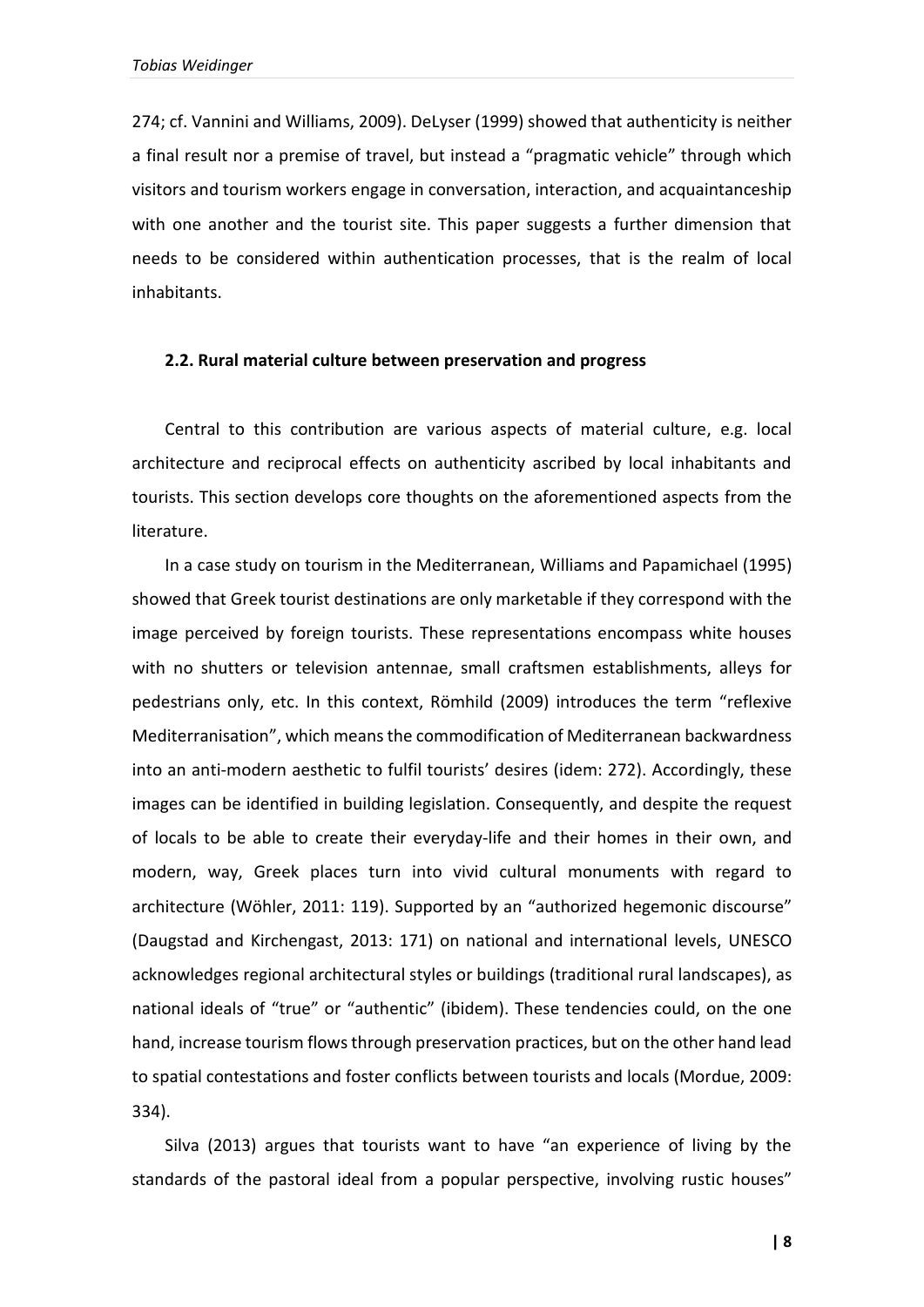(idem: 103). In Portuguese rural tourism (TER; *Turismo no Espaço Rural*), many tourists chose their accommodation in order to "stay in the rural 'paradise' […], viewed as representative of traditional rural architecture and dwelling" (ibidem).<sup>2</sup> In a similar vein, the preference for establishments where traditional buildings have been restored for tourists is observable in Germany. The Bavarian tourism association, for instance, promotes the so called Sightsleeping® hotels, where entrepreneurs commodify historicity, e.g. in former monasteries and castles or timber-framed dwellings.

Local inhabitants simultaneously often urge for preservation. As Uusitalo and Assmuth (2013) show for a small touristic village in Eastern Finland, tensions and conflicts occur concerning the exploitation of nature, tourism development and future prospects. In many cases there is a local desire to reproduce traditional and popular culture as a source of identity (Richards, 2007: 33). Thereby, tourist visits and cultural exchanges between residents and tourists reveal situations for local inhabitants to expose cultural differences (Bourdieu, 1993) and thus achieve the reversion to old values. Similarly, Kim (2002) found that residents believe tourism to be a vehicle for the preservation and enrichment of local culture (cf. Belisle and Hoy, 1980, cited in Croes, Lee and Olson, 2013: 11).

#### **2.3. Authentic filmic representations as drivers for rural tourism**

In this section I want to outline how representations, i.e. those mediatised in popular German *Heimat* film, influence tourists' images of a particular destination. As MacCannell (1999 [1976]) showed, no one arrives at a tourist destination without a reason. There are numerous off-site markers – from advertisements to representations in art, literature and cinema – which "permeate our modern lives, ignite our desires and inform our expectations regarding tourist destinations" (Noy, 2009: 236). With regard to films, representations become significant for tourism issues when the audience recognises places, situations, landscapes and people through text and pictures

1

<sup>2</sup> Especially the analysis of *Pousadas de Portugal*, i.e. state-owned chain of hotels for travelers seeking the nation`s natural landscapes, rural traditions and historic heritage, reveals that guests expect to "experience the authenticity of Portuguese traditions and national tourists in particular show a rather folklorist imaginary of culture", whereby authenticity is seen in opposition to the presence of modernity (Prista 2013: 116).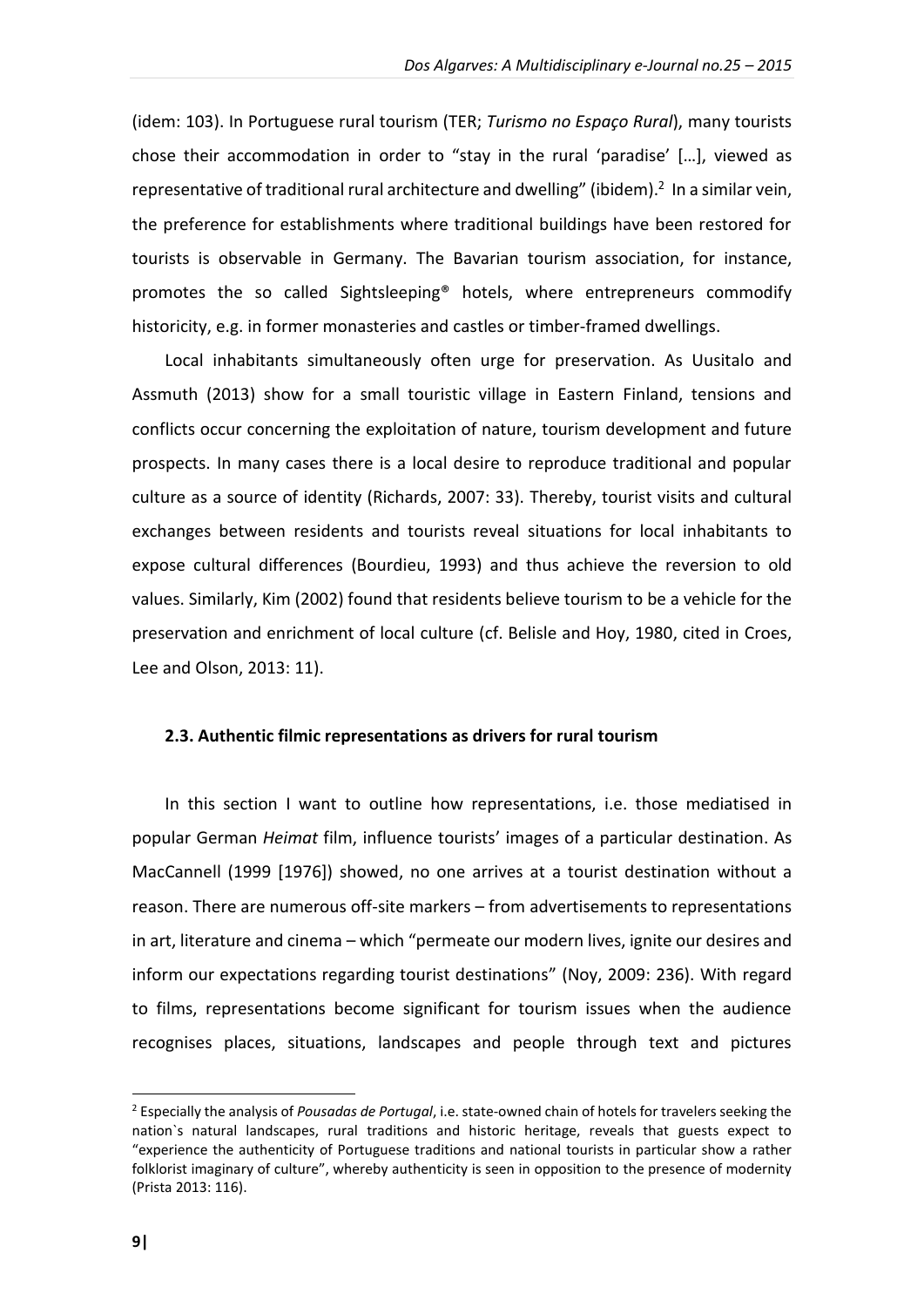(Luhmann, 1997, cited in Wöhler, 2011: 73). As noted by Beeton (2010: 3), "once one moves beyond the business of film-induced tourism, post-modern epistemologies of inversion, authenticity, simulacra and play come into the equation, blurring the simplistic notions of film promoting tourism to places".

With regard to the content of these films, nostalgia turns into a *leitmotiv* (Prista, 2013: 120). In her volume *Screening Nostalgia: 100 Years of German Heimat Film*, Ludewig (2011) traces the history of German *Heimat* films, which can be understood as films situated in an idealised regional setting. Thereby, especially new *Heimat* films deal with classic anthropological questions such as belonging and identity (idem: 9, 433), which are endangered by modernity, progress, change, uncertainty and crisis (idem: 13). In order to enable the audience to identify certain regions in Germany, particular markers are utilised, encompassing place names (toponyms), dialects or special items of clothing (idem: 364). Besides *Heimat* films, TV serials are also set and filmed in small rural communities. The proliferation of tourist activities subsequent to film production is an extremely attractive option for rural areas because it economically benefits regional development (Beeton, 2008).

Regarding the amalgam of media, tourism and space, "authenticity" is a significant concept to address (Månsson, 2010: 170). Månsson argues that "tourism is going through a mediatization process where tourism and media consumption are becoming increasingly linked to each another: the tourist gaze becomes intertwined with the general consumption of media images as tourists consume mediatized representations of places" (idem: 169). The particular motivation for visitors to come to film sites is to re-live an experience (or emotion) encountered in the film, or to reinforce myth, storytelling or fantasies (Beeton, 2010: 2).

Local's perspective in terms of filmic representations and the creation of a quintessentially "authentic rural village" is adopted by Mordue (2009). He suggests that how places are represented as tourist attractions "engages with the affective attachments of residents to their own localities" (Hughes, 1998, cited in Mordue, 2009: 337). In this article, both representations of and practices within the lived spaces of locals alongside tourist spaces are considered. Besides referring to locals` notions of authenticity upon filmic representations of a *Heimat* film, screened in the Bavarian

**| 10**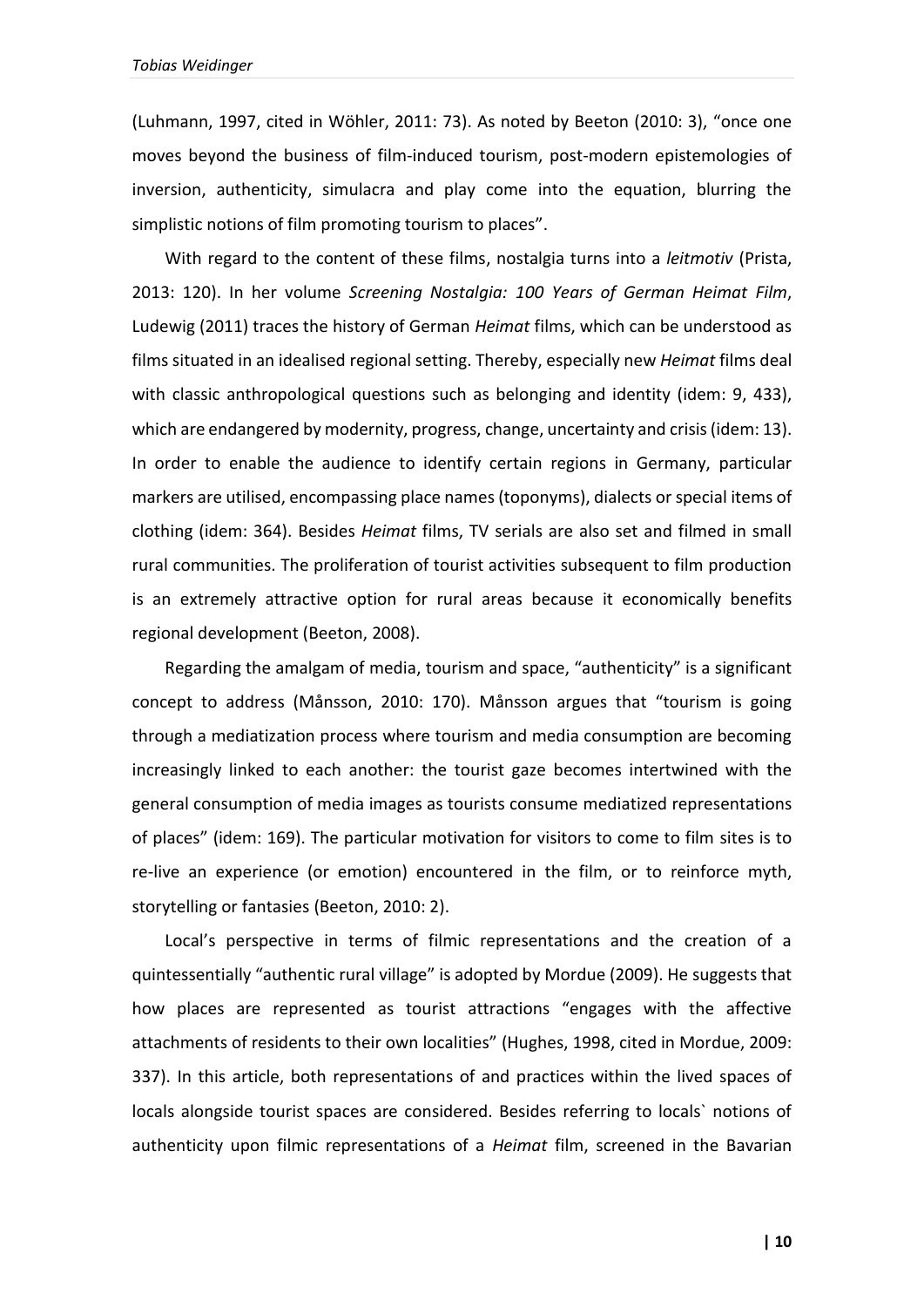forest, I also ask for their notions of authenticity in terms of material culture, i.e. architecture and contestations concerning new styles of architecture.

#### **3. Site of study and methods**

The paper presents empirical findings from two qualitative studies carried out in rural Southern Germany that are flanked by a research initiative,<sup>3</sup> investigating idyllic and contested notions of ruralities in the light of mobilities, i.e. tourism and migration. One part thereby focuses on tourism against the conflicting backdrop of staging and authenticity.

The case studies were carried out in the Bavarian forest, a destination for rural tourism in the border triangle of Germany, Austria, and the Czech Republic, characterised by natural amenities and the industrial heritage of wood industry and glass manufacturing. The tourism destination encompasses six administrative districts populated with nearly 680,000 inhabitants in 2013 (Bayerisches Landesamt für Statistik, 2013a). In the same year, the destination recorded 7.1 million. overnight stays mainly covered by domestic tourists (93.63%, 1.6 million visitors), mainly from metropolitan regions like the Rhine Ruhr or Rhine Main areas, with an average duration of stay of 4.1 days (Bayerisches Landesamt für Statistik, 2013b). The main tourist activities are biking and hiking, and during the winter months, skiing. With regard to the socio-demographic structure, retirees aged 50+ and families with children predominate. Tourism developed into a key industry in the 1970s when it was encouraged as a strategy for regional development in the former borderland of the Iron Curtain. Characterised by Fordist tourist structures, large-scale holiday resorts were developed extensively and subsequently provided sources of employment and income for the local population. At the same time, large forest areas became protected in the course of the establishment of the first German National Park in the Bavarian forest in 1970. This story of success has diminished since the 1990s in the course of changing consumer preferences. Consequently, holiday homes and small scale guesthouses, especially private, family-run establishments, dropped out of the market due to an investment bottleneck (Maier,

1

<sup>&</sup>lt;sup>3</sup> The initiative is developed by the author and Stefan Kordel at the Institute of Geography, University of Erlangen-Nuremberg.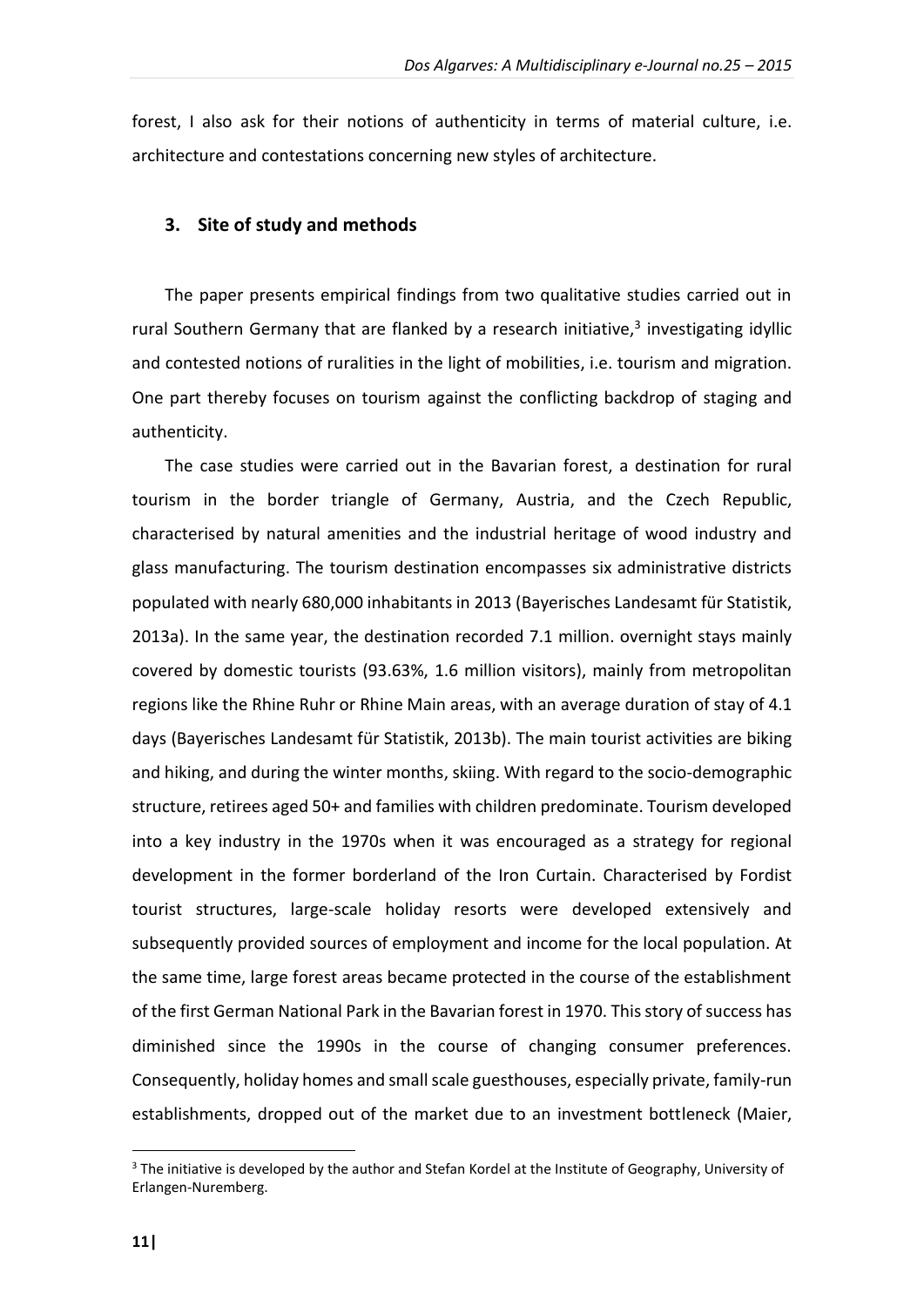Weber and Weizenegger, 2013). Today many tourists make use of hospitality offers including wellness hotels, wooden chalets or agritourism, although the main motivations for travelling to that region are still intact nature and traditional culture and customs (Mayer, 2014). Considering the latter, the visual appearance of villages as well as architectural variations, are significant for a positive or negative evaluation by tourists.

In order to get a deeper understanding of individuals' perspectives of authenticity in tourism, a qualitative approach was chosen. In the first case study, empirical data were collected between 2012 and 2014 and were based on twenty-four qualitative interviews, including expert interviews with representatives involved in local politics, tourism and heritage conservation, as well as semi-structured interviews with local inhabitants. The latter were selected randomly after Sunday mass or in the village square. Interviews were designed to depict narratives about rural material culture, i.e. regional architectural traditions and preservation of certain architectural styles in connection with the formation of regional identity and the consequences for visual landscape, tourism and tourism marketing. Data processing was undertaken as follows: firstly, interviews were transcribed literally and then translated into English; secondly, data were treated by qualitative content analysis (Mayring 2010) and finally rendered anonymous.

The second study is based on an analysis of the popular *Heimat* film*Eine ganz heiße Nummer/Hot Line* (Deyle et al., 2011), a film situated in an idealised regional setting (see section 2.3 for content of the film; see box below).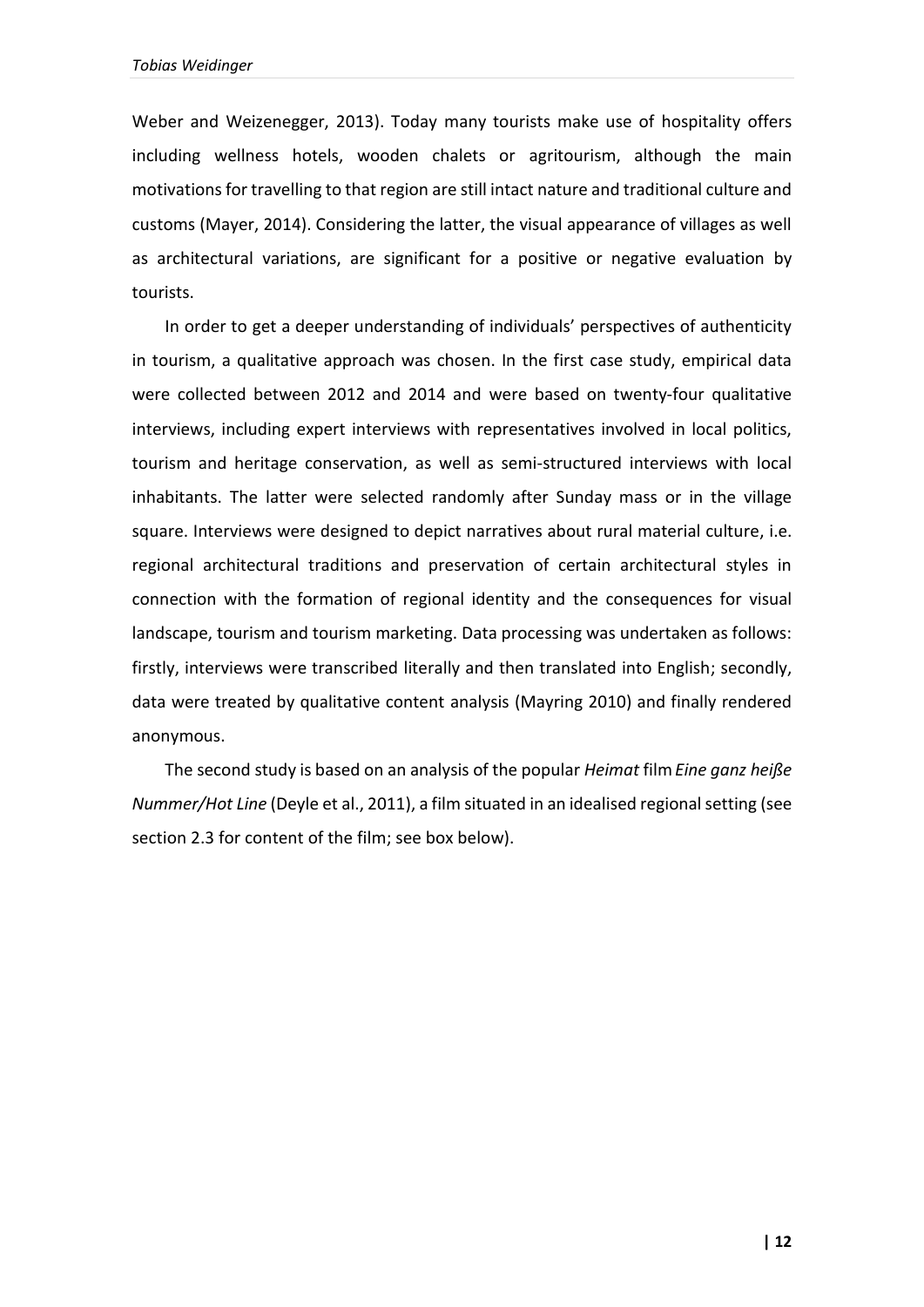### **Textbox 1: Content of the film**

## **"***Eine ganz heiße Nummer***. Kein Geld. Kein Job. Aber eine geniale Idee." (Hotline. No money. No job. But a brilliant idea.)**

The financial crisis comes to the Bavarian forest. With the closure of the glass factory there is a lack of economic perspective in the fictional village of Marienzell (referring to screening location Gotteszell). Even the grocery store, run by Waltraud, Maria and Lena faces insolvency. In light of the economic deprivation, their customers prefer buying cheaper goods from the discounter nearby. The three women need money and an idea to service their loan, which expires at the end of the month.

In the absence of alternatives, they decide to launch a secret erotic telephone service. They are marketing their "hotline" with self-printed flyers and the slogan "All the best from our *Heimat*". Contrary to their expectations, they have enormous success. Additionally, it offers the opportunity to escape their inherent pressures - the village and its clerical influence. But the deterioration of rustic morals leads to investigations by the Major's wife and the local priest. Little by little, they get wise to the "hotline" and bring the scandal to light.

Meanwhile, the glass factory could be saved if the village wins the bid to produce new windows for the cathedral of Regensburg. The precondition is that the visit of the clerical dean to Marienzell has to pass by without incident. Despite the fact that the clerical dean is a caller of the "hotline" himself and the secret has been revealed, the village wins the bid. However, after running the gauntlet, the leading characters, Waltraud, Maria and Lena flee into a selfdetermined life and a newly gained freedom.

Producer: Florian Deyle, Philip Schulz-Deyle, Martin Richter, Andrea Sixt

Director and Screenwriter: Markus Goller

Novel and Screenplay: Andrea Sixt

Film distributer: Universum Film

Duration: ca. 91 min.

Source: Own compilation.

The social comedy deals with topics such as financial crisis, unemployment, different moral values, ageing, faith, sexuality and friendship, which are prototypical for a society in transformation but not specific to the Bavarian forest. Attracting nearly 1.3 million cinema viewers all over Germany, it was the most successful film of 2011, and the second most successful film ever in two local cinemas of the Bavarian forest. Moreover, a large number of reviews, film critics and contributions in the local press reflect the relevance of the film for today's society. For this paper, I analysed comments expressed by local inhabitants in social media (Facebook fan-page of film) and the regional newspaper (*Passauer Neue Presse*) between the film premiere in October 2011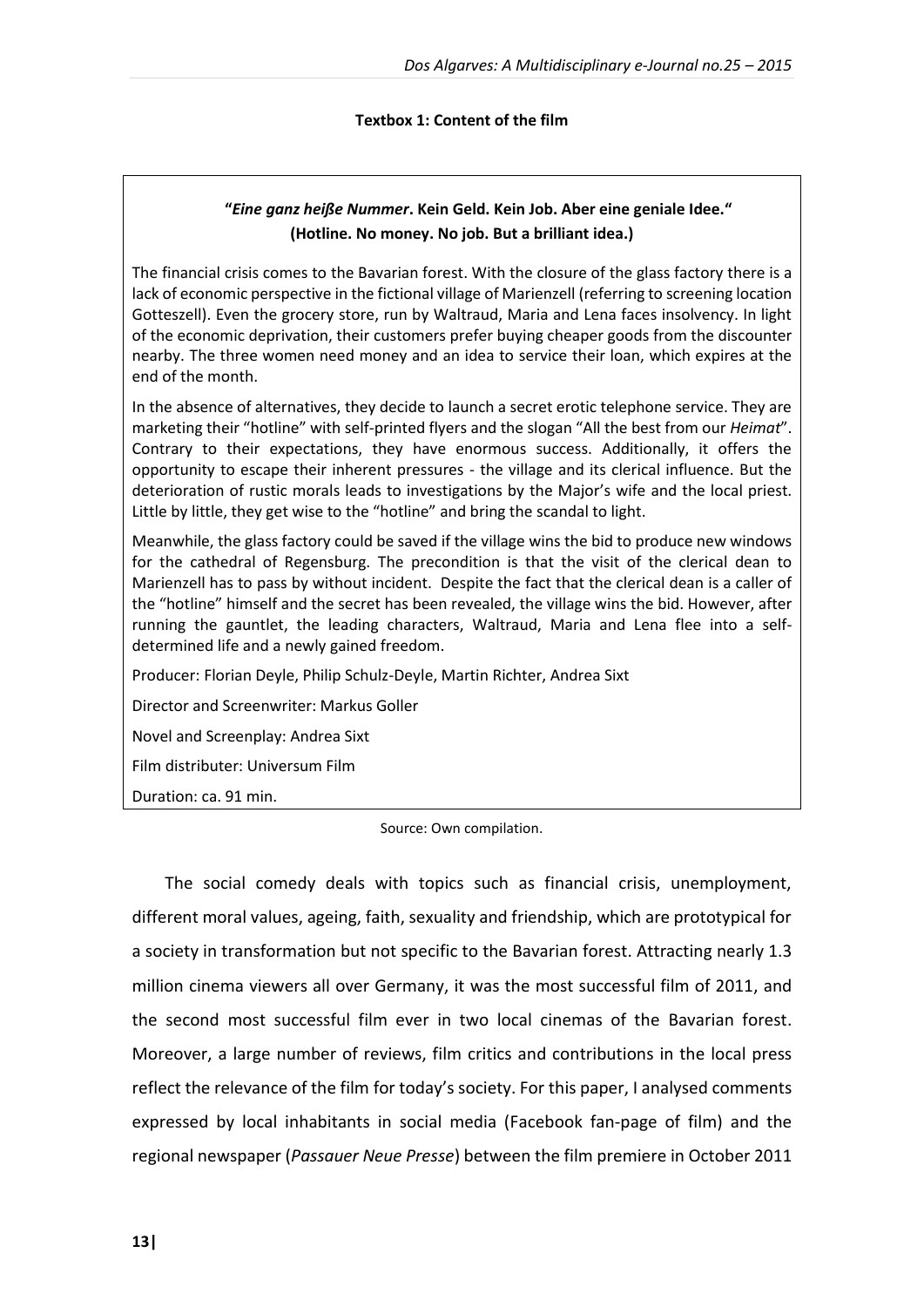and May 2013, when the film was released to free TV. Twenty comments covering the German (standard language and central Austro-Bavarian dialect) keywords real (*echt*), home (*Heimat, Hoamat*) and we/us (*wir, mia/uns*) were detected and selected for interpretation of notions of authenticity and *Heimat.* An expert interview, conducted in 2013 with a local pub owner whose pub was a location site in the film, provides a further inside perspective. Data processing of the interview was similar to the first case study.

## **4. Empirical findings**

# **4.1. Inhabitants' evaluation of local architecture: The search for a lost "archidentity"?**

As stated above, local culture is expressed through material features to a certain extent. This section discusses local architecture and global influences from the perspective of local inhabitants. The following quote points out a nexus between architecture and physico-geographical preconditions.

Woman: And I would say so; the architectural style is always somehow adapted to the climate. Herein the architectural style is different, because we have lots of rain, lots of precipitation and the winters are very cold. The architectural style is simply different. They use a lot of timber, because we are a region abundant in wood. *Interview with female, inhabitant of Patersdorf (IP<sup>4</sup> 4).*

The interviewee comments on the existence of close linkages between the architectural style and the climate in the Bavarian forest. Of special significance is the roof shape, where steep roofs predominate. The respondent also refers to the material traditionally used for constructing houses in this region, i.e. timber.

Since the mid-2000s, new architectural styles have emerged especially in new development areas in the rural landscapes of the Bavarian forest. Local authorities have reacted to demographic change (the exodus of especially younger people from rural areas for studying in metropolitan areas) by liberalizing local building legislation. Consequently, this has led to the diversification of a formerly homogeneous, unique architectural style. A local inhabitant assesses these tendencies – especially in the form

**.** 

<sup>&</sup>lt;sup>4</sup> IP stands for interviewed person.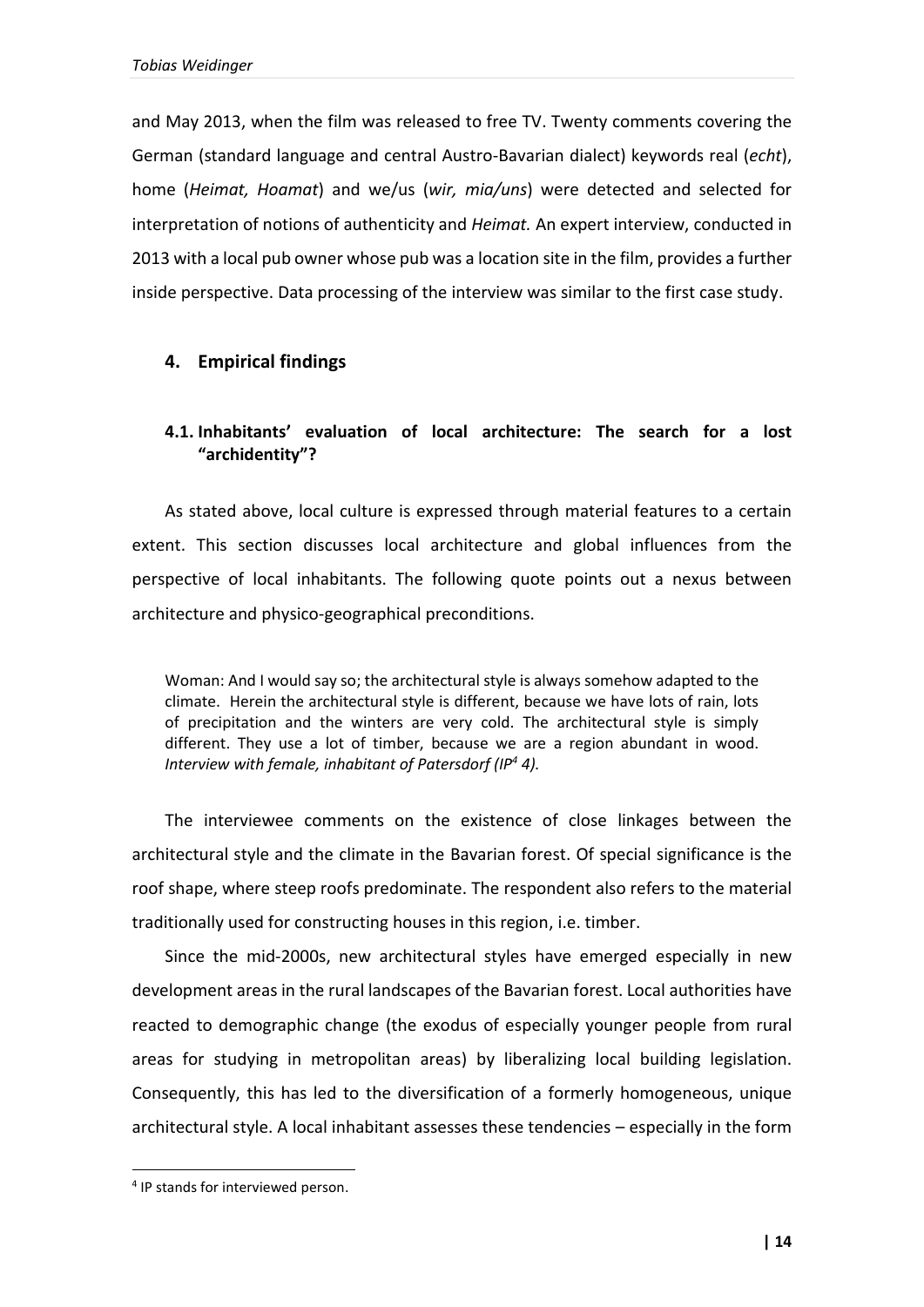of buildings with tent roofs often addressed as "Tuscan houses" (see Figure 1 below) – against the backdrop of possible tourism implications:

They (Tuscan houses*, author's note*) do not disfigure the area, absolutely not. […] No, I do not think that there are influences on tourism. Concerning this, I do not have reservations. Because our people also drive to Tuscany to go on holiday there and also have to gaze upon these houses. […] They fit in very well and are not a temporary fashion. Instead, it is a beautiful architectural style and there is nothing more to say. *Interview with male, inhabitant of Patersdorf (IP 9).*

### **Figure 1: House with tent roof**



Source: Own photograph, taken in April 2014.

The respondent firstly argues from an aesthetical perspective, emphasizing that "Tuscan houses" are not perceived as disturbing elements per se, especially because people gaze upon them during holidays in Italy. Even in another spatial setting, i.e. the Bavarian forest, where architectural styles like "Tuscan houses" could be considered as non-conforming with local building cultures, he does not recognise a discrepancy towards natural landscape in this case. Accordingly, he does not make a link between architecture and locality. The majority, such as this female farmer, however, evaluates these new architectural styles as in-authentic and not appropriate for the region. She states: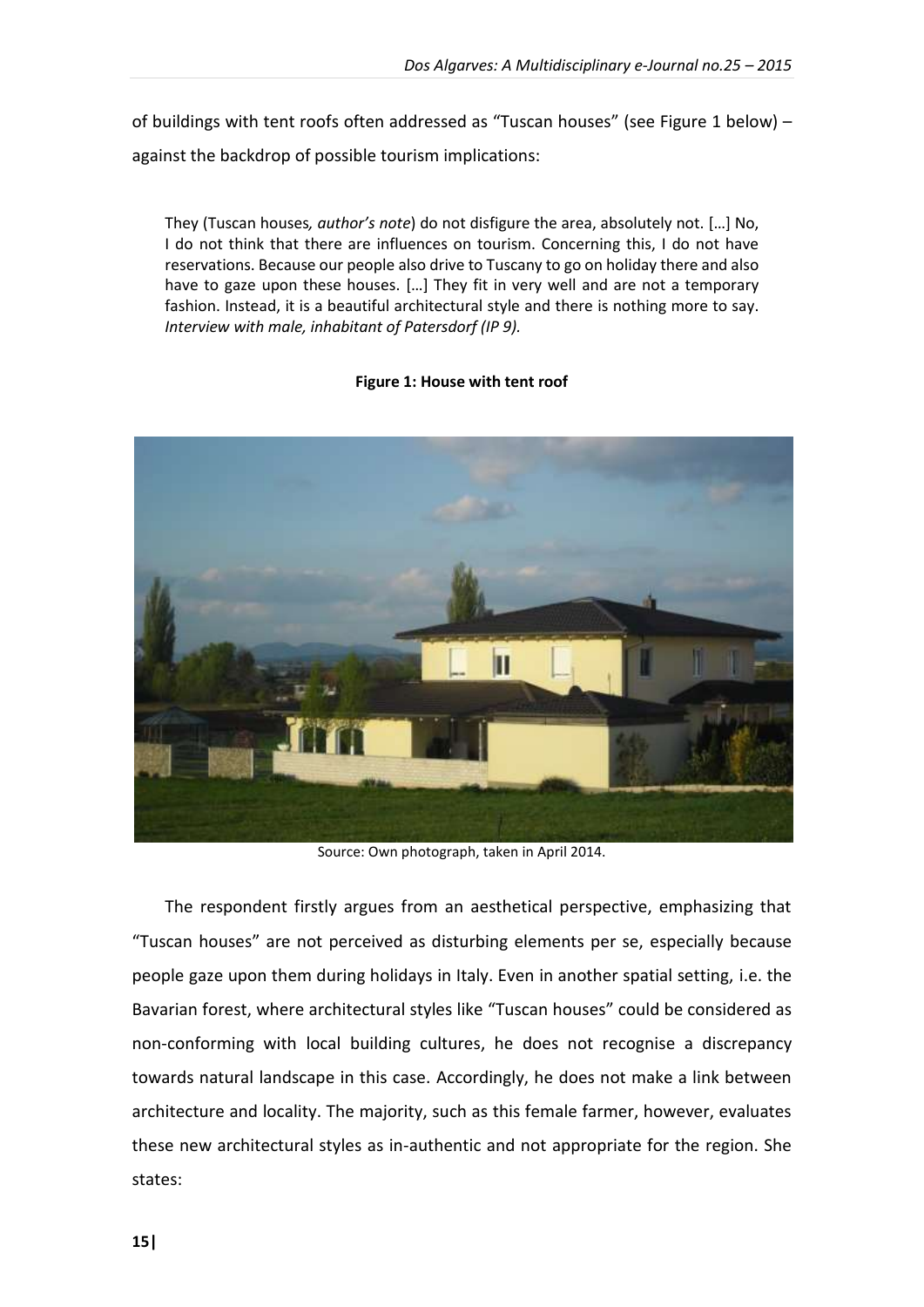We all have the same feeling. If you look upon the new development areas and you see these Mediterranean houses, they simply do not fit in here. But they are approved. I do not understand that. […] An Italian would never think about constructing a typical, Bavarian style house in Italy. […] I would, if my daughter wants to do so, I would say to her, try to narrow it a bit or try to consider our Bavarian architectural style with window shutters to protect the 'face' of the house. Meanwhile, the inner life can be totally modern. *Interview with female farmer, who is also politically engaged with the local council and the chamber of agriculture.*

Besides notions of authenticity, the quotation stresses the trend towards a globalisation of architectural styles in rural Bavaria. Croes, Lee and Olson (2013) show in their Aruban case study on authenticity in tourism that the traditional is equated with place (born in the region) and time (history and past), whereas foreign elements are associated with newly arrived immigrants and lifestyles borrowed from other cultures (idem: 11). Referring to Wöhler (2011), this results in the creation and establishment of anti- or parallel spaces (idem: 118). Even the interviewee recognises the desire of her daughter to build a new modern house and recommends a balancing act between history and modernity in order to preserve the view of place.

Another interviewee confirms the argument mentioned above concerning the import of material culture and the wish of inhabitants of "Tuscan houses" to live a "Mediterranean way of life" in the rough Bavarian forest. She argues:

The fact is that the original architecture gets lost. It is connected with a do-it-yourself store mentality. […] All of them have the same product range. Obviously, this results in standardisation. Besides this, there is a desire of inhabitants to have it nicer or a bit warmer. You can fictitiously move yourself to Italy. But for sure, this blurs the whole view of place. *Interview with female, head of the information centre at the national park.*

This informant also adds a new dimension to the discussion on architectural styles. A loss of original architecture, which is explained by standardisation processes of product ranges, could be seen as a consequence of globalisation, i.e. caused by extra- -regional factors. As a result, former cultural singularities of the Bavarian forest, considered as distinctive, are blurred. Furthermore a "destruction of views of places", addressed as very important for the tourist gaze is recognised by the representative for heritage conservation of a district in the Bavarian forest: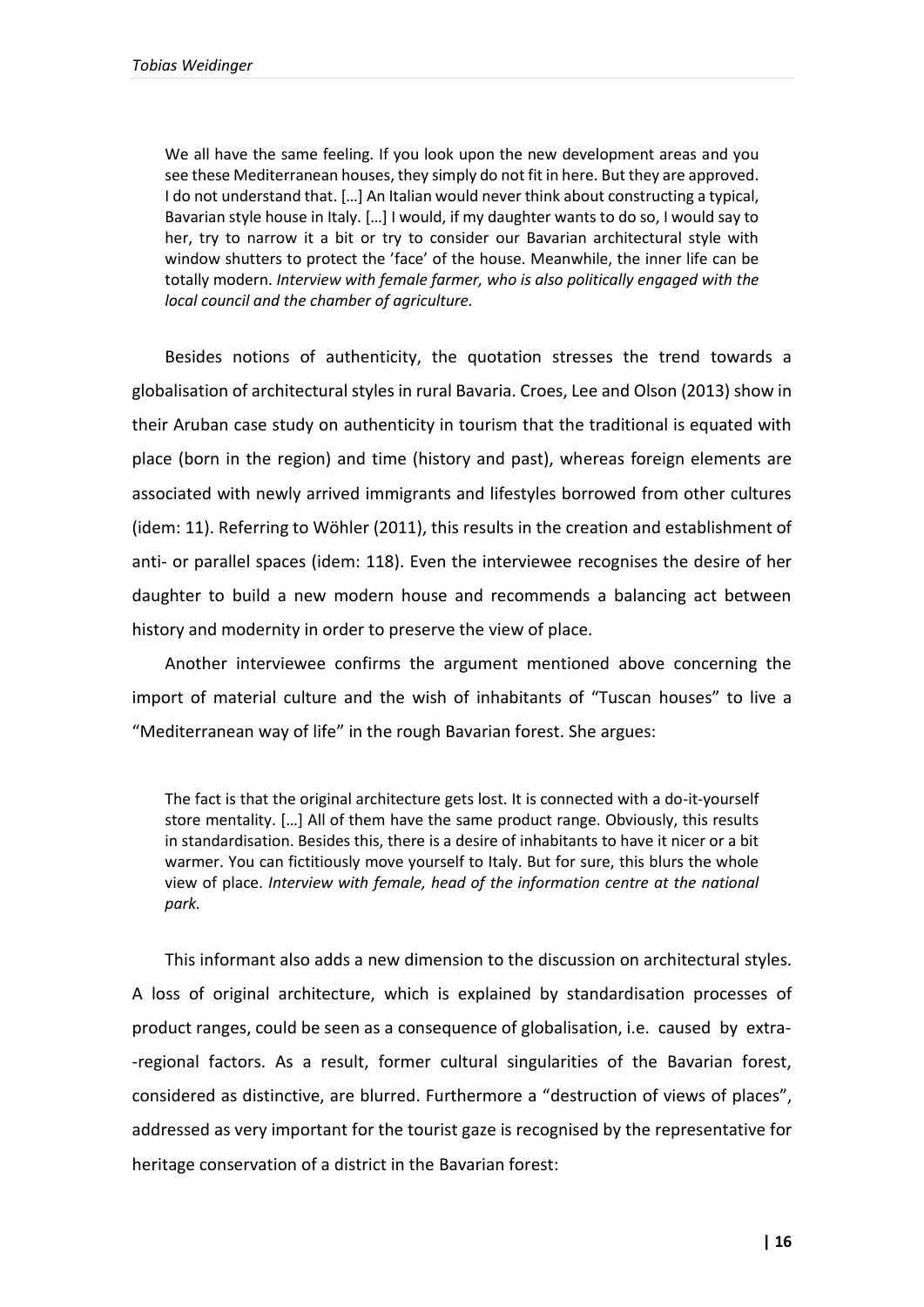The cultural landscape – at least in these new development areas – has fully changed. [...] I am most upset, if I see tourist advertisements then, with an old farmer's house upon. […] And the tourists come here, drive along new development areas. I do not know where I actually am. I could be anywhere in Bavaria, anywhere in Germany, anywhere in Europe. […] This interchangeability! Because you do not have a regional identity. Everything is European, very global and everything intermingles. *Expert interview with female heritage conservation representative of district.*

Arguing for architectural standardisation in new development areas, she established a link between architecture and regional identity that is contemporarily lacking. The term "archidentity" can be used to illustrate the extraordinary interactions between the aspects architecture and regional identity, and stimulate perceptions of authenticity. However, the respondent points out that local tourism marketing still advertises with old farmers` houses, which would foster representations and tourists' expectations, which could not be matched in reality during a holiday in the Bavarian forest.

Nevertheless, architecture of hotels, holiday apartments or inns is part of contesting debates, especially when talking about tourism funding. The *Amt fuer laendliche Entwicklung* (Office for rural development) is an important state-run contact institution concerning these funding issues. They can subsidise the investments of tourism entrepreneurs and give advice. Yet, the institution has no authority to commit the beneficiary of the funding to an assigned architectural style or an assigned interior design after approving the recipient's building application. Considering this, a member of the institution talks about one negatively assessed example:

Unfortunately, you cannot prohibit taste or somehow determine it. […] That is the reason why there are these slips and all these balconies at the hotels, which are traditionally located in Upper Bavaria but not in our region here. […] In fact, you have too little influence, when it is approved. […] I experienced this at the company XYZ, which we subsidised; new wellness area in the house, new holiday apartment. I said what it should look like, how I imagine it…to be authentic - build up an outdoor washing tub! […] They said: All right. But what did they construct? – Pillars…Roman Pillars! Expensive, expensive. It hurts, if you have taste and see the outcome. […] They will never get more funding. I pushed myself in, that they got this funding. But what came from it is a shame. And even the tourists do not like it. They do not have many guests. *Expert interview with female, member of the local office for rural development.*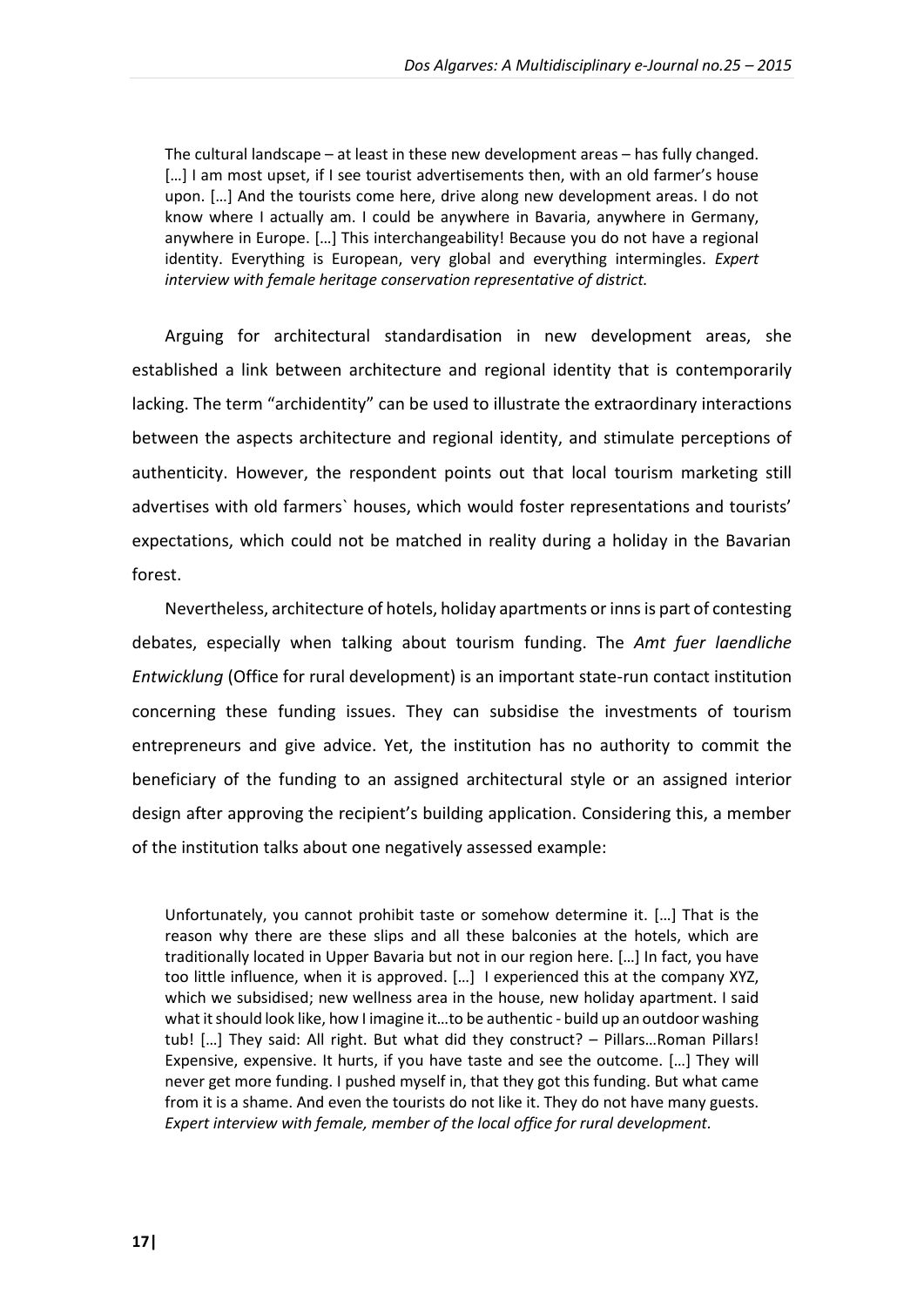What was perceived as authentic for the Bavarian forest from a local's perspective, such as that of the member of the *Amt fuer laendliche Entwicklung,* was not adopted by the tourist entrepreneur. The consequence of this is that, from her point of view, there is justification for them not to be supported again by the institution. Furthermore, and this has even wider implications for tourism and hospitality management, an "inauthentic" concept is also unmasked by tourists as "in-authentic" and is avoided by them in favour of probably more authentic hospitality offers.

# **4.2 Evaluation of representations in** *Eine ganz heiße Nummer/Hot Line* **and implications for tourism marketing**

Notions of authenticity, either negative or positive, often derive from media representations. Empirical results from analysis of *Eine ganz heiße Nummer/Hot Line* (Deyle et al., 2011), reveal that local inhabitants evaluate filmic representations of rural localities (material dimensions), ideas, practises and performances as mostly positive and authentic. Regarding this, they explicitly identify congruencies with their everyday life and emphasise not only the authenticity of the central Austro-Bavarian dialect but also the "Bavarian way of life":

Person 1 (male, Facebook): It is a good film, just taken from real life.

Person 2 (female, Facebook): The film is traditional. […] But the best is that everything is so realistic. Nothing artificial or tricked. […] This is just how it goes like here. Home is home and we are proud of it.

Person 3 (female, Facebook): I have already seen it and I have to admit that it was totally worth it. […] Bavarian, realistic and funny.

Person 4 (male, newspaper): There should be more films like that. The Bavarian way of life, which has already fallen into oblivion by many people, is well portrayed – and the mountains of the Bavarian forest are distinctive.

Person 5 (female, Facebook): A fantastic film, which makes someone even more proud of your *Heimat*.

Person 6 (female, newspaper): The landscape images make me fall in love – but that is the truth here in Lower Bavaria! It is a shame, that we are mocked most of the time and described as dumb.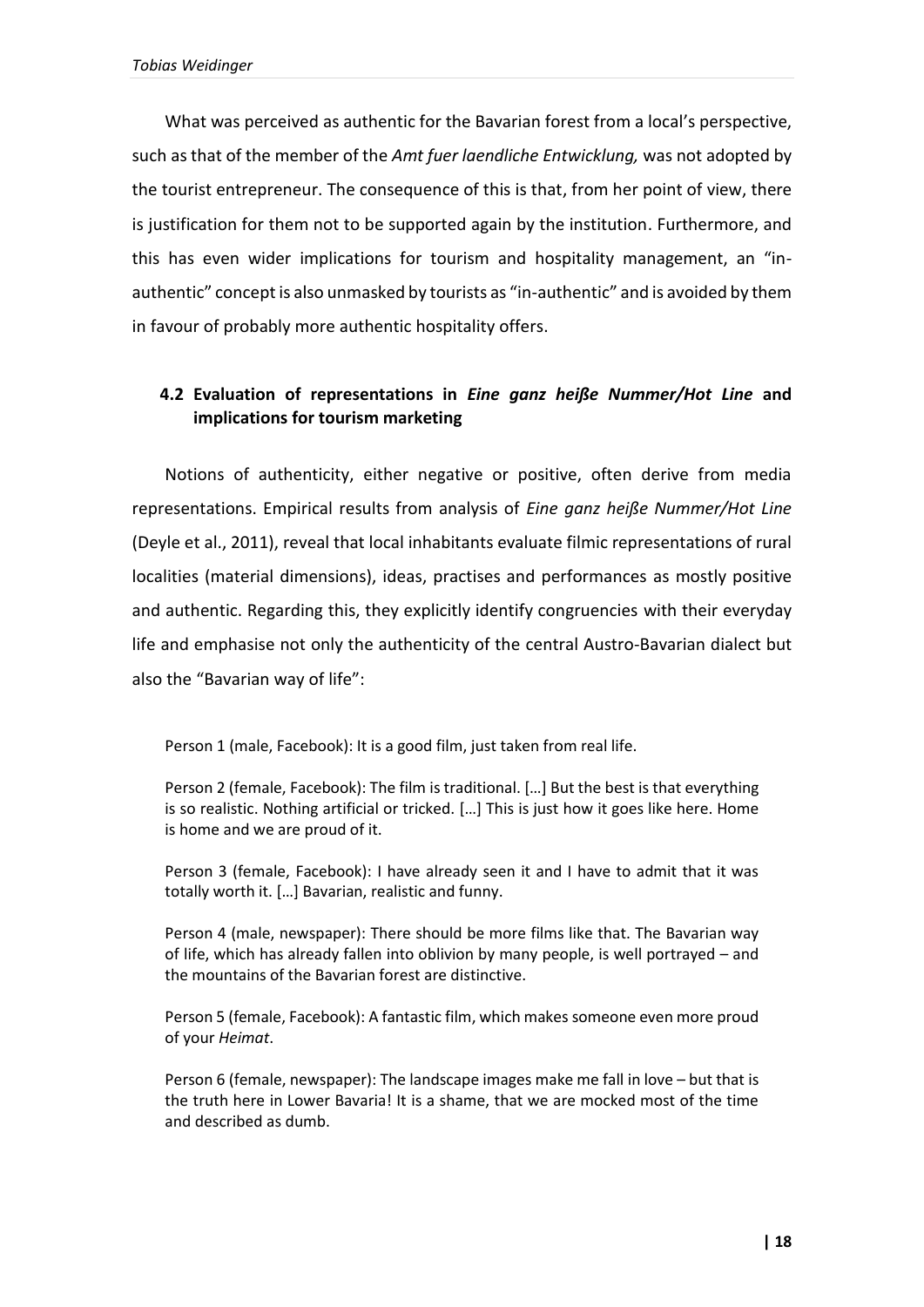Representations of the Bavarian forest through film thus appear to contribute to a construction of regional identity for local inhabitants. *Eine ganz heiße Nummer/Hot Line* (Deyle et al., 2011) symbolises *Heimat* and could be interpreted as a particular expression of a collective identity.

But what implications may representations of local culture in film have for tourist marketing? A local pub owner, whose pub was a location and who is marketing his pub on his website as the opportunity to visit "the original screening locations of the film around the pub" (cited in Hackerbraeu-Website, n.d.) accordingly states:

Meanwhile they shot three films in our pub. One is obviously known: *Eine ganz heiße Nummer/Hotline*. […] But we have the disadvantage – I am bound to say that on and on – it [our village, author's remark] is called Marienzell in the film, not Gotteszell. That is a pity as regards marketing. Last year in Austria, I met a guy who told me that he went to four [places called] Marienzell. But each time it was not the film location. [...] And it is the same with our pub. All of our advertising material was an integral part of the film. But our pub is too small. It is not well-known supra-regional. […] Certainly, there is a potential for film-induced tourism following on from the film. The Marketing working group, which has now been founded, could be a contact point to include this aspect. *Interview with male Pub owner, inhabitant of Gotteszell.*

The quotation reveals that until now no efforts were made to commercialise the film for tourism marketing and film-induced tourism. The place-images constructed through film by iconographic signifiers (Lukinbeal, 2004: 312) were not strategically commercialised via marketing performances to reproduce space (Bourdieu, 1984, cited in Mordue, 2009: 334) and thus do not re-stage the Bavarian forest as a film-tourism destination (cf. strategic geographies from film, Strüver, 2009). However, there are opportunities to bring topics related to the film to the agenda *en passant*, as *Eine ganz heiße Nummer/Hot Line* (Deyle et al., 2011) was ascribed as "authentic" and identityestablishing for rural inhabitants by respondents. Besides, those rural inhabitants who are familiar with the content of the film (especially those who acted as bit-part players in the film or were otherwise involved in the shooting), could enrich tourists' experiences through inside information during incidental meetings. As Roesch (2010: 189f.) indicated, encounters of film-tourists with local inhabitants are very important to fulfil tourists' desires. Thus, local inhabitants breathe life into the toured object, which subsequently becomes more immediate for them (idem: 190). Nonetheless, filminduced tourism could constitute a unique selling proposition for the Bavarian forest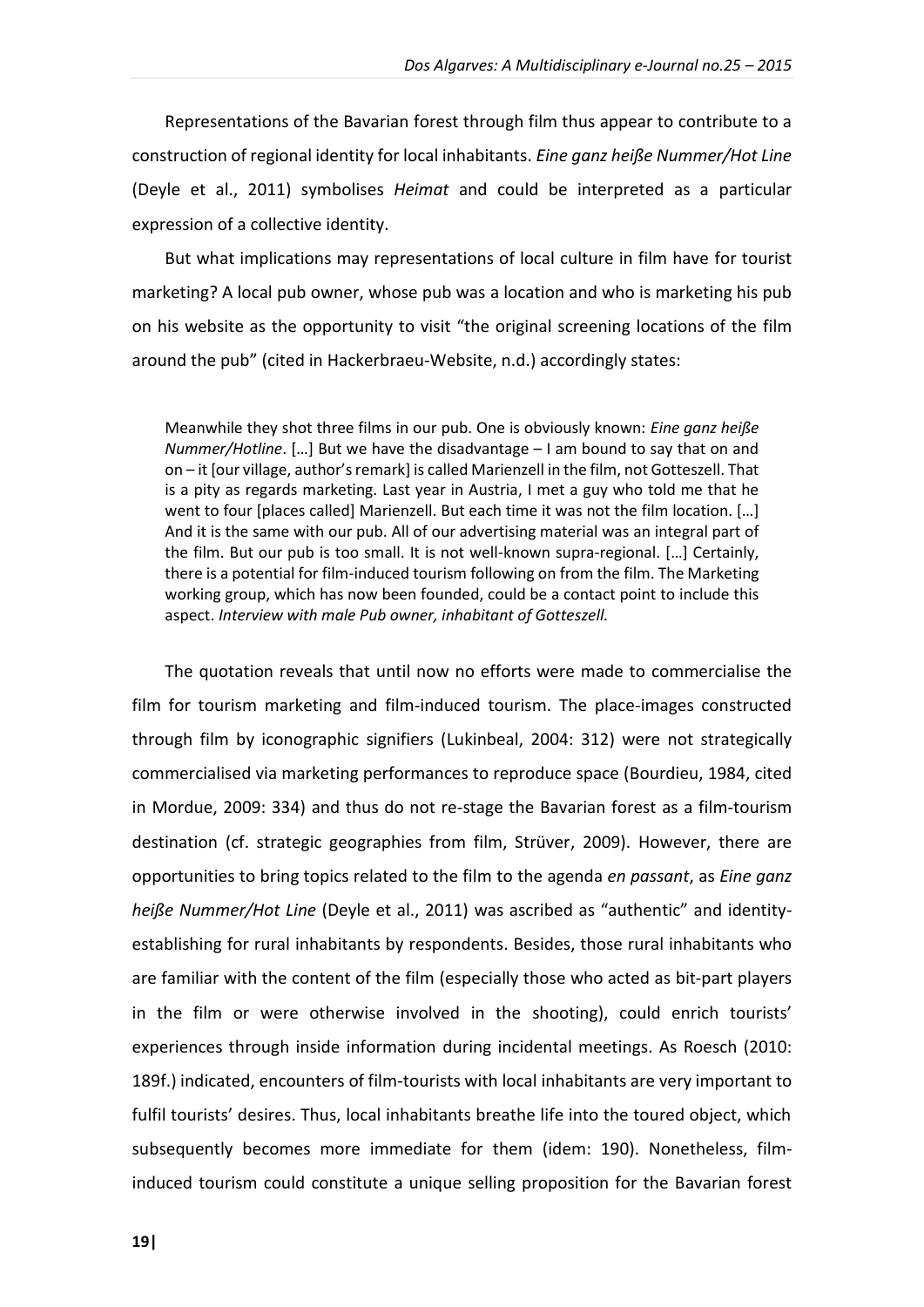1

and offer direct benefits, such as business opportunities and employment (Beeton, 2008: 107).

## **5. Concluding remarks and implications for hospitality management**

The main objective of these two qualitative studies was to examine in which particular ways local inhabitants evaluate rural localities with regard to authenticity. This included representations of and practices within lived spaces of locals alongside tourist spaces. The paper reveals ambivalent positions towards the appearance of place concerning regional architecture of wooden-based houses on the one hand and late modern housing designs on the other. Interviewees from local institutions mostly express preservative attitudes whilst local residents' perspectives are more ambivalent and open-minded. But the majority of both groups criticises modern architectural styles as "in-authentic" and therefore inappropriate for the region. "Tuscan houses", especially, were seen as an effect of globalisation and would contribute to a standardisation of the views of places within the Bavarian forest, culminating in the loss of uniqueness for tourists. Furthermore, local people evaluate representations such as material dimensions, ideas, practises and performances in the examined film as "real" and "taken out of everyday life". They explicitly identify congruencies to rural localities of the Bavarian forest as illustrated in the film.

Since natural amenities are comparable to other low mountain range areas, and globalised tourism trends such as standardisation challenge rural tourism destinations, authentic cultural amenities<sup>5</sup> have important endogenous potential. Commodifying the latter, i.e., non-material and material culture like architecture, can contribute to rejuvenation of destinations and finally to regional development. While localities, however, are mainly shaped by idealised images for tourism purposes, local residents' perspectives can help to re-evaluate certain images. In this regard, local inhabitants could be addressed as relevant stakeholders on authentication processes that have been underrepresented so far. As Brida, Disegna and Osti (2012) show for the

<sup>5</sup> Cultural amenities are often interlinked to discourses outside the consumed tourism product such as films (cf. Frisvoll, 2013: 273).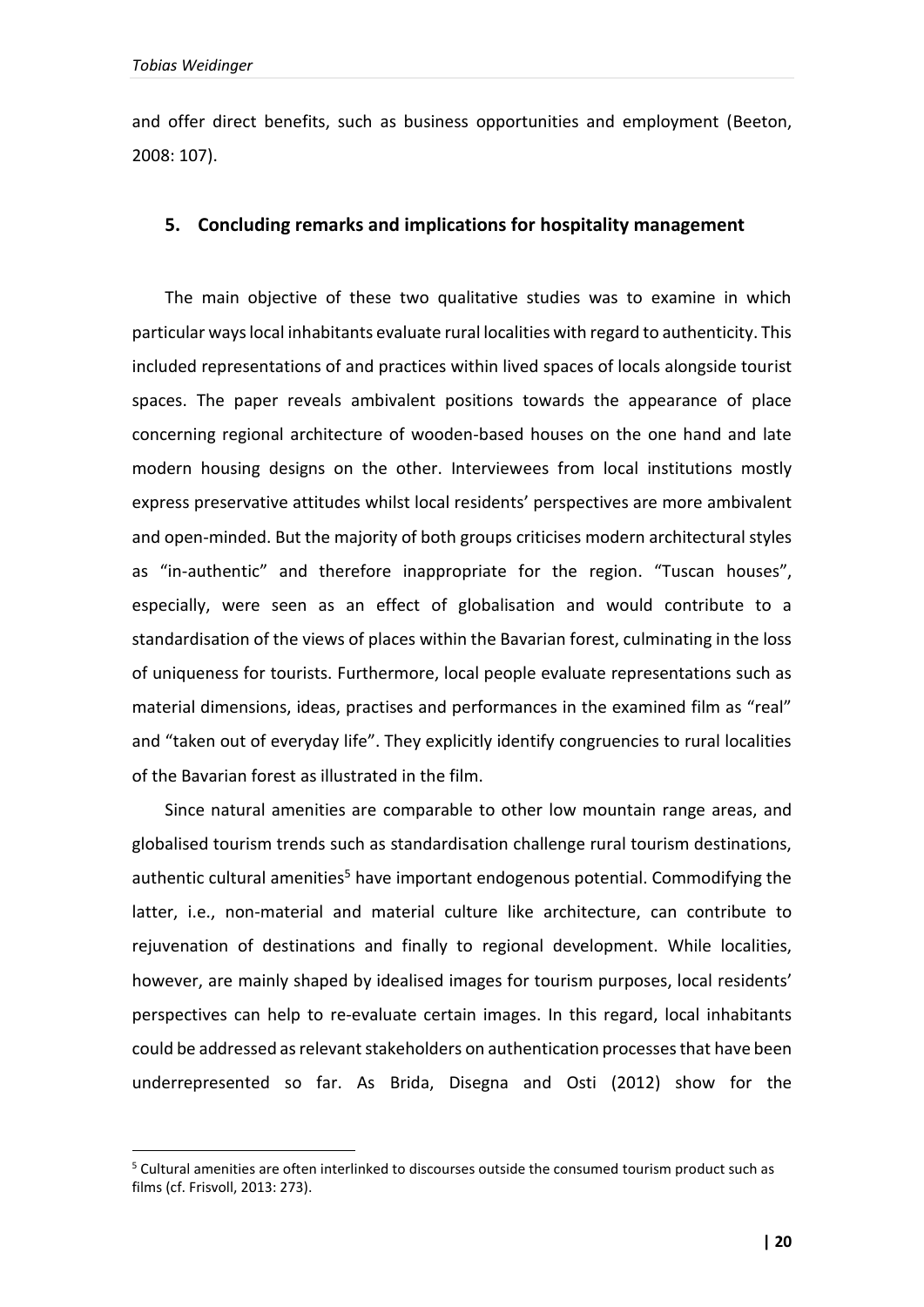commodification of non-material culture, tourist entrepreneurs, wanting to provide authentic experiences of local traditions, e.g., events based on deeply rooted local customs, have to involve local residents. In practical terms, tourism boards could include them in organisation processes or provide opportunities for interactions between tourists and locals (Brida, Disegna and Osti, 2012: 85).

What consequences does this have on the architecture of tourist accommodations? The added value is exemplified by one of the informants:

At first I wanted to build round-trunk houses, trunk upon trunk. But then the district Administrator and his team come up and say: Why are you building such a Canadian thing around us here? Build something authentic! And as he said that to me, it seemed obvious for me. We abandoned all our planning and aimed at bringing across the Bavarian architectural style and style of living much better. *Expert Interview with male tourism entrepreneur.*

To sum up, "archidentity" as a link between local architectural styles and regional identity could help tourism stakeholders to provide authentic attractions and localities. Besides this, further research on "archidentity" could focus on how local residents are attached to places.

#### **Acknowledgements**

Sincere thanks are given to two anonymous reviewers for their helpful comments,

and to my colleague Stefan for valuable suggestions on previous versions of this article.

#### **References**

- BAYERISCHES LANDESAMT FÜR STATISTIK (2013a). *Meine Gemeinde/Stadt in Statistik Kommunal*. Available at <www.statistik.bayern.de/statistikkommunal> accessed on 05.12.2014.
- BAYERISCHES LANDESAMT FÜR STATISTIK (2013b). Eckdaten der Tourismusregionen in Bayern. Available at <www.statistik.bayern.de/statistik/tourismus> accessed on 05.12.2014.
- [BEETON, S. \(2008\).](http://www.tandfonline.com/doi/abs/10.1080/10548400802092551?journalCode=wttm20#.VR7BWvxQMQc) Location, Location, Location: Film Corporations' Social Responsibilities. *Journal of Travel & Tourism Marketing, 24*(2-3), 107-114. Doi: 10.1080/10548400802092551
- [BEETON, S. \(2010\).](http://www.tandfonline.com/doi/full/10.1080/14790530903522572) The Advance of Film Tourism. *Tourism and Hospitality Planning & Development, 7*(1), 1-6. Doi: 10.1080/14790530903522572
- [BELISLE, F.J. and HOY, D.R. \(1980\).](http://www.sciencedirect.com/science/article/pii/S0160738380800089) The Perceived Impact of Tourism by Residents a Case Study in Santa Marta, Colombia. *Annals of Tourism Research, 7*(1), 83-101. Doi: 10.1016/S0160- 7383(80)80008-9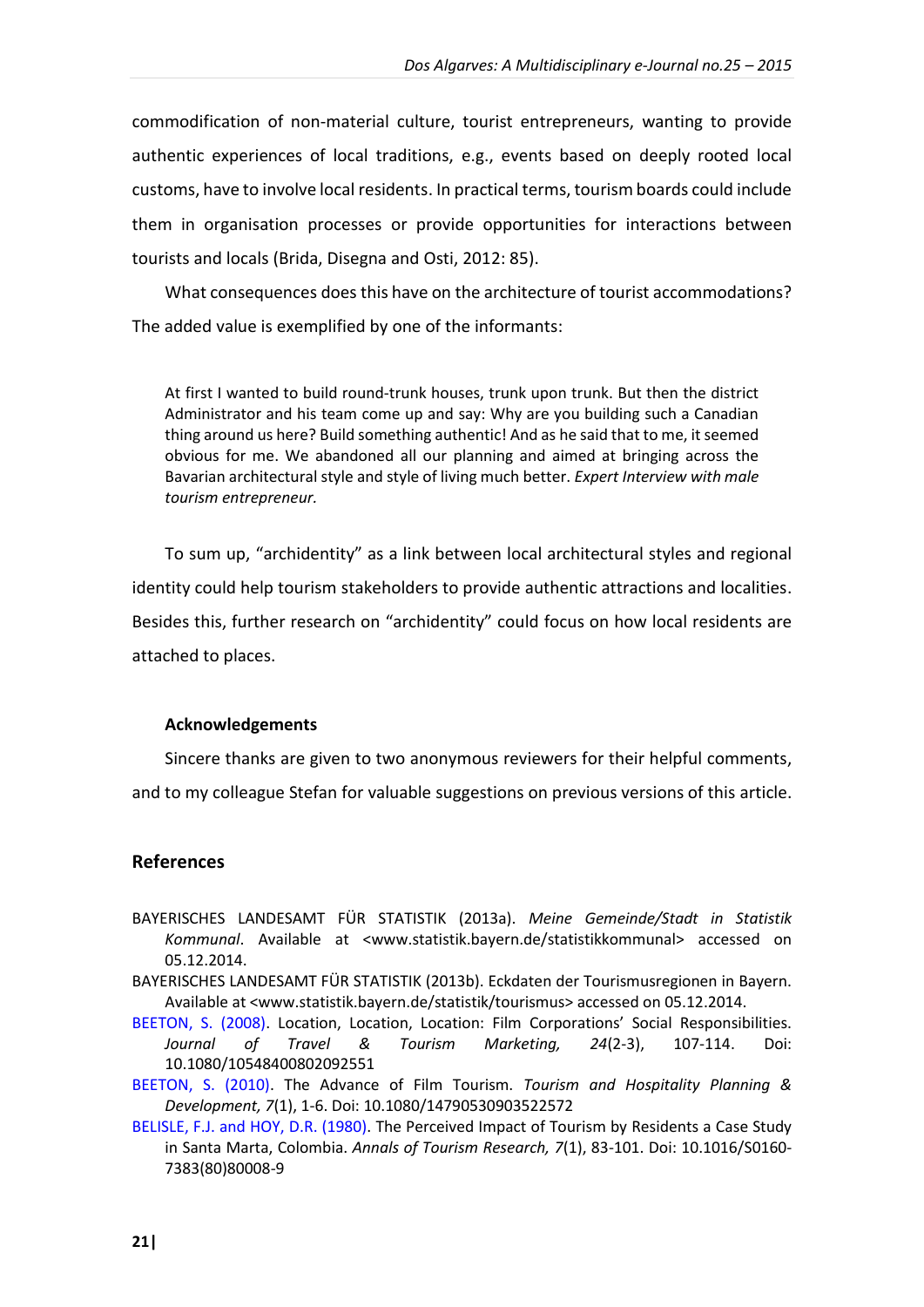- BELL, D. (2006). Variations on the Rural Idyll. In P. Cloke, T. Marsden and P.H. Mooney (Eds*.), Handbook of Rural Studies* (pp. 149-160). London: Sage.
- BOURDIEU, P. (1984). *Distinction: A Social Critique of the Judgement of Taste* (transl. Richard Nice). London: Routledge.
- BOURDIEU, P. (1993). The Field of Cultural Production (ed. by Randal Johnson). New York: Columbia University Press.
- BRIDA, [J.G., DISEGNA, M. and OSTI, L. \(2012\).](http://www.ingentaconnect.com/content/cog/tcc/2012/00000012/00000002/art00003) Perception of Authenticity of Cultural Events: A Host-Tourist Analysis. *Tourism, Culture & Communication, 12*(2), 85-96. Doi: 10.3727/109830413X13575858951121
- [CARRASCO GALLEGOS, B.V. \(2014\).](http://upcommons.upc.edu/revistes/handle/2099/14905) Imaginarios Sociales y Autenticidad: Representaciones Arquitectónicas de la Cultura Mexicana en las Nuevas Ciudades Turísticas. ACE: *Arquitectura, Ciudad y Entorno, 9*(25), 103-126. Doi: 10.5821/ace.9.25.3623
- COHEN, E. (1995). Contemporary Tourism Trends and Challenges: Sustainable Authenticity or Contrived Post-Modernity? In R. Butler and D. Pearce (Eds.) *Change in Tourism: People, Places, Processes* (pp. 12–29). London: Routledge.
- [COHEN, E. and COHEN, S.A. \(2012\).](http://www.sciencedirect.com/science/article/pii/S0160738312000333) Authentication: Hot and Cool. *Annals of Tourism Research, 39*(3), 1295-1314. Doi:10.1016/j.annals.2012.03.004
- [CROES, R., LEE, S.H. and OLSON, E.D. \(2013\).](http://www.tandfonline.com/doi/abs/10.1080/14766825.2012.759584#.VR7LnfxQMQc) Authenticity in Tourism in Small Island Destinations: A Local Perspective. *Journal of Tourism and Cultural Change, 11*(1-2), 1-20. DOI: 10.1080/14766825.2012.759584
- [DAUGSTAD, K. and KIRCHENGAST, C. \(2013\).](http://www.sciencedirect.com/science/article/pii/S0160738313000650) Authenticity and the Pseudo-Backstage of Agri-Tourism. *Annals of Tourism Research, 43*, 170-191. Doi: 10.1016/j.annals.2013.04.004
- [DELYSER, D. \(1999\).](http://www.jstor.org/discover/10.2307/2564461?sid=21105872593831&uid=3738880&uid=4&uid=2) Authenticity on the Ground: Engaging the Past in a California Ghost Town. *Annals of the Association of American Geographers, 89*(4), 602-632.
- DEYLE, F., SCHULZ-DEYLE, P., RICHTER, M., SIXT, A. (Producers) and GOLLER, M. (Screenwriter and Director) (2011). *Eine ganz heiße Nummer/Hot Line* [Motion Picture]. Germany: Universum Film.
- [FIGUEIREDO, E. \(2009\).](http://www.degruyter.com/view/j/euco.2009.1.issue-1/v10091-009-0002-8/v10091-009-0002-8.xml?format=INT) One Rural, Two Visions: Environmental Issues and Images on Rural Areas in Portugal. *European Countryside, 1*(1), 9-21. DOI: 10.2478/v10091/009-0002-8
- FILLITZ, T. and SARIS, A.J. (2013). Introduction*:* Authenticity Aujourd`Hui. In T. Fillitz and A.J. Saris (Eds.), *Debating Authenticity: Concepts of Modernity in Anthropological Perspective* (pp. 1- 26). New York: Berghahn.
- [FRISVOLL, S. \(2013\).](http://www.sciencedirect.com/science/article/pii/S0160738313001035) Conceptualising Authentication of Ruralness. *Annals of Tourism Research, 43*, 272-296. Doi: 10.1016/j.annals.2013.07.006
- GIDDENS, A. (1991). *Modernity and Self-Identity: Self and Society in the Late Modern Age.* Cambridge: Polity Press.
- HACKERBRAEU-WEBSITE (n.d.). Available at <www.hackerbraeu.de/index.php*>* accessed on 05.12.2014.
- HUGHES, G. (1998). Tourism and the Semiological Realization of Space. In G. Ringer (Ed.), *Destinations: Cultural Landscapes of Tourism* (pp. 17-32). London: Routledge.
- [KASTENHOLZ, E., CARNEIRO, M.J., EUSEBIO, C. and FIGUEIREDO, E. \(2013\).](http://www.tandfonline.com/doi/abs/10.1080/13032917.2013.769016#.VR7SX_xQMQc) Host-Guest Relationships in Rural Tourism: Evidence from Two Portuguese Villages. *Anatolia: An International Journal of Tourism and Hospitality Research, 24*(3), 367-380. Doi: 10.1080/13032917.2013.769016
- KIM, K. (2002). *The Effects of Tourism Impacts upon Quality of Life of Residents in the Community*. Available at <http://scholar.lib.vt.edu/theses/> accessed on 05.12.2014.
- LUDEWIG, A. (2011). *Screening Nostalgia: 100 Years of German Heimat Film*. Bielefeld: Transcript-Verlag.
- LUHMANN, N. (1997). *Die Gesellschaft der Gesellschaft*. Frankfurt am Main: Suhrkamp.
- [LUKINBEAL, C. \(2004\).](http://link.springer.com/article/10.1023/B%3AGEJO.0000026704.17447.7a) The Rise of Regional Film Production Centers in North America, 1984- 1997. *GeoJournal, 59*(4), 307-321. Doi: 10.1023/B:GEJO.0000026704.17447.7a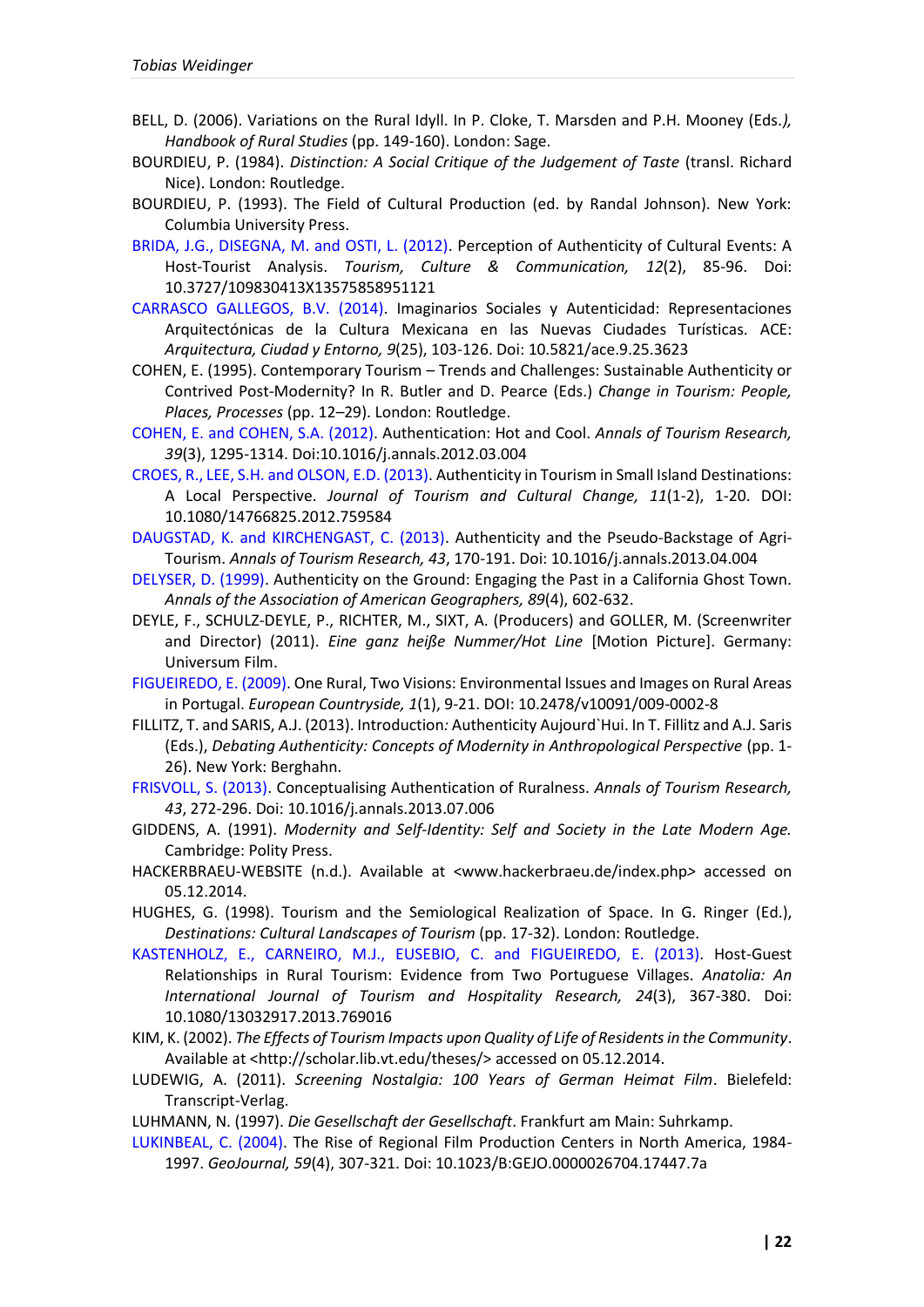MACCANNELL, D. (1999 [1976]). *The Tourist: A New Theory of the Leisure Class*. Berkeley: University of California Press.

MACNAGTHEN, P. and URRY, J. (1998). *Contested Natures*. London: Sage.

- MAIER, J., WEBER, J. and WEIZENEGGER, S. (2013). Analyse und Evaluierung Ausgewählter Tourismuspolitischer Leitziele in Bayern 2011/2012 anhand von Fallstudien im Allgäu, Bayerischen Wald und Fichtelgebirge. In H. Job and M. Mayer (Eds.), *Tourismus und Regionalentwicklung in Bayern* (pp. 42-68). Hannover: ARL - Akadamie für Raumforschung und Landesplanung.
- MÅNSSON, M. (2010). Negotiating Authenticity at Rosslyn Chapel. In B.T. Knudsen and A.M. Waade (Eds.), *Re-Investing Authenticity. Tourism, Place and Emotions* (pp. 169-180). Bristol: Channel View Publications.
- [MAYER, M. \(2014\).](http://www.tandfonline.com/doi/abs/10.1080/09669582.2013.871020?journalCode=rsus20#.VR7ULfxQMQc) Can Nature-Based Tourism Benefits Compensate for the Costs of National Parks? A Study of the Bavarian Forest National Park, Germany. *Journal of Sustainable Tourism, 22*(4), 561-583. Doi: 10.1080/09669582.2013.871020

MAYRING, P. (2010). *Qualitative Inhaltsanalyse: Grundlagen und Techniken*. Weinheim: Beltz.

- [MORDUE, T. \(2009\).](http://jtr.sagepub.com/content/47/3/332.short) Television, Tourism, and Rural Life. *Journal of Travel Research, 47*(3), 332- 345. Doi: 10.1177/0047287508321203
- NOY, C. (2009). Embodying Ideologies in Tourism*:* A Commemorative Visitor Book in Israel as a Site of Authenticity. In P. Vannini and J.P. Williams (Eds.), *Authenticity in Culture, Self, and Society* (pp. 219-240). Farnham: Ashgate.
- PECHLANER, H. and SCHÖN, S. (Eds.) (2010). *Regionale Baukultur als Erfolgsfaktor im Tourismus: Nachhaltige Vermarktung von Destinationen*. Berlin: Erich Schmidt.
- PETERSON, R.A. (1997). *Creating Country Music: Fabricating Authenticity*. Chicago: University of Chicago Press.
- PRISTA, M.L. (2013). Mediating Rurality, History and Exclusivity in *Pousadas de Portugal.* In L. Silva and E. Figueiredo (Eds.), *Shaping Rural Areas in Europe: Perceptions and Outcomes on the Present and the Future* (pp. 109-128). Dordrecht: Springer.
- [REISINGER, Y. and STEINER, C.J. \(2006\).](http://www.sciencedirect.com/science/article/pii/S0160738305000897) Reconceptualizing Object Authenticity. *Annals of Tourism Research, 33*(1), 65-86. Doi: 10.1016/j.annals.2005.04.003
- [RICHARDS, G. \(2007\).](http://www.ingentaconnect.com/content/cog/em/2007/00000011/F0020001/art00005) Culture and Authenticity in a Traditional Event: The Views of Producers, Residents, and Visitors in Barcelona. *Event Management, 11*(1-2), 33-44. Doi: 10.3727/152599508783943228
- [ROBERTSON, R. \(1994\).](http://www.tandfonline.com/doi/abs/10.1080/13216597.1994.9751780#.VR7Y4_xQMQc) Globalization or Glocalization? *The Journal of International Communication, 1*(1): 33-52. Doi: 10.1080/13216597.1994.9751780
- ROESCH, S. (2010). *The Experiences of Film Location Tourists*. Bristol: Channel View Publications.

RÖMHILD, R. (2009). Reflexive Europäisierung: Tourismus, Migration und Mediterranisierung Europas. In A. Lottermann and G. Welz (Eds.), *Projekte der Europäisierung: Kulturanthropologische Forschungsperspektiven* (pp. 261-276). Gießen: Druckkollektiv.

SHARPLEY, R. (1994). *Tourism, Tourists & Society*. Cambridgeshire: ELM.

[SHELLER, M. and URRY, J. \(2006\).](http://www.envplan.com/abstract.cgi?id=a37268) The New Mobilities Paradigm. *Environment and Planning A, 38*(2), 207-226. Doi: 10.1068/a37268

- SHORT, J.R. (1991). *Imagined Country: Environment, Culture, and Society.* London: Routledge.
- SILVA, L. (2013). The Pastoral Ideal in Portugal: From Literature to Touristic Practices. In L. Silva and E. Figueiredo (Eds.), *Shaping Rural Areas in Europe: Perceptions and Outcomes on the Present and the Future* (pp. 95-108). Dordrecht: Springer.
- STRAUB, J. (2012). Introduction: The Paradoxes of Authenticity. In J. Straub (Ed.), *Paradoxes of Authenticity: Studies on a Critical Concept* (pp. 9-32). Bielefeld: Transcript-Verlag.

[STRÜVER, A. \(2009\).](http://lobid.org/nwbib/HT016449707) Tatort Münster: Urbane Inszenierungen im/durch Film. *Berichte zur Deutschen Landeskunde, 83*(4), 331-348.

- URRY, J. (1990). *The Tourist Gaze: Leisure and Travel in Contemporary Societies*. London: Sage.
- URRY, J. (2003a). The 'Consumption' of Tourism. In: D.B. Clarke, M.A. Doel and K.M.L. Housiaux (Eds.), *The Consumption Reader* (pp. 117-121)*.* London: Routledge.